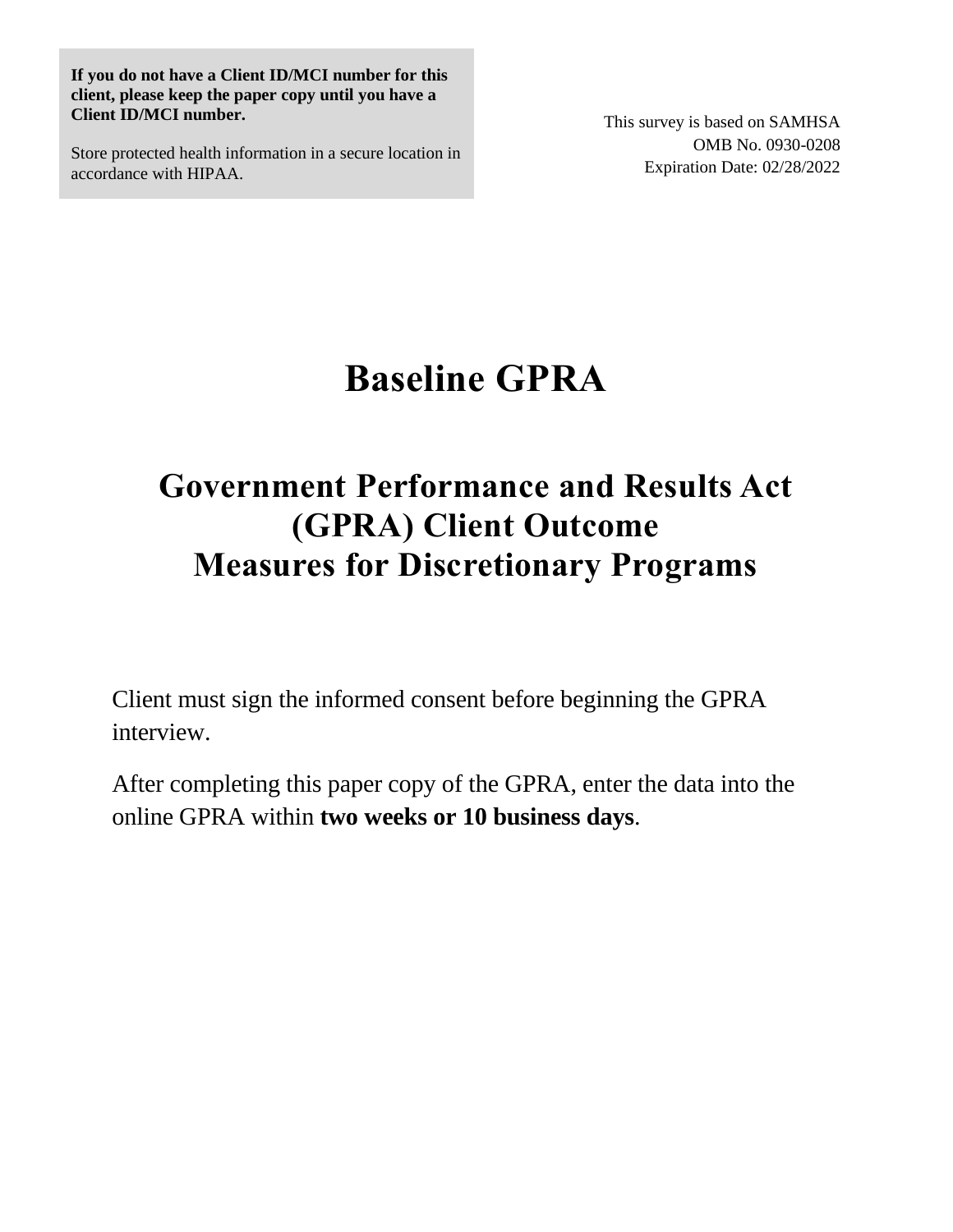### **A. RECORD MANAGEMENT**

#### **[STAFF ONLY PAGE]**

#### **Client ID/MCI#**

**|\_\_\_\_|\_\_\_\_|\_\_\_\_|\_\_\_\_|\_\_\_\_|\_\_\_\_|\_\_\_\_|\_\_\_\_|\_\_\_\_|**

**Client Type:** 

#### **[NOTE: IF CLIENT IS RECEIVING BOTH SELECT "TREATMENT CLIENT"]**

- **Treatment client** A client who is receiving substance abuse treatment by your agency and these treatment services are being funded by SOR. *(Treatment services= Any clinical service provided by a licensed or licensed in training staff.)*
- **Client in recovery** A client who is receiving recovery support services funded by SOR. *(Recovery services= Any supportive services provided by non-licensed staff for the purpose of supporting and enhancing treatment or continuing a person's recovery after treatment.)*

#### **Date of Enrollment into COVID-19 Grant-Funded Services**



#### **Interview Date**

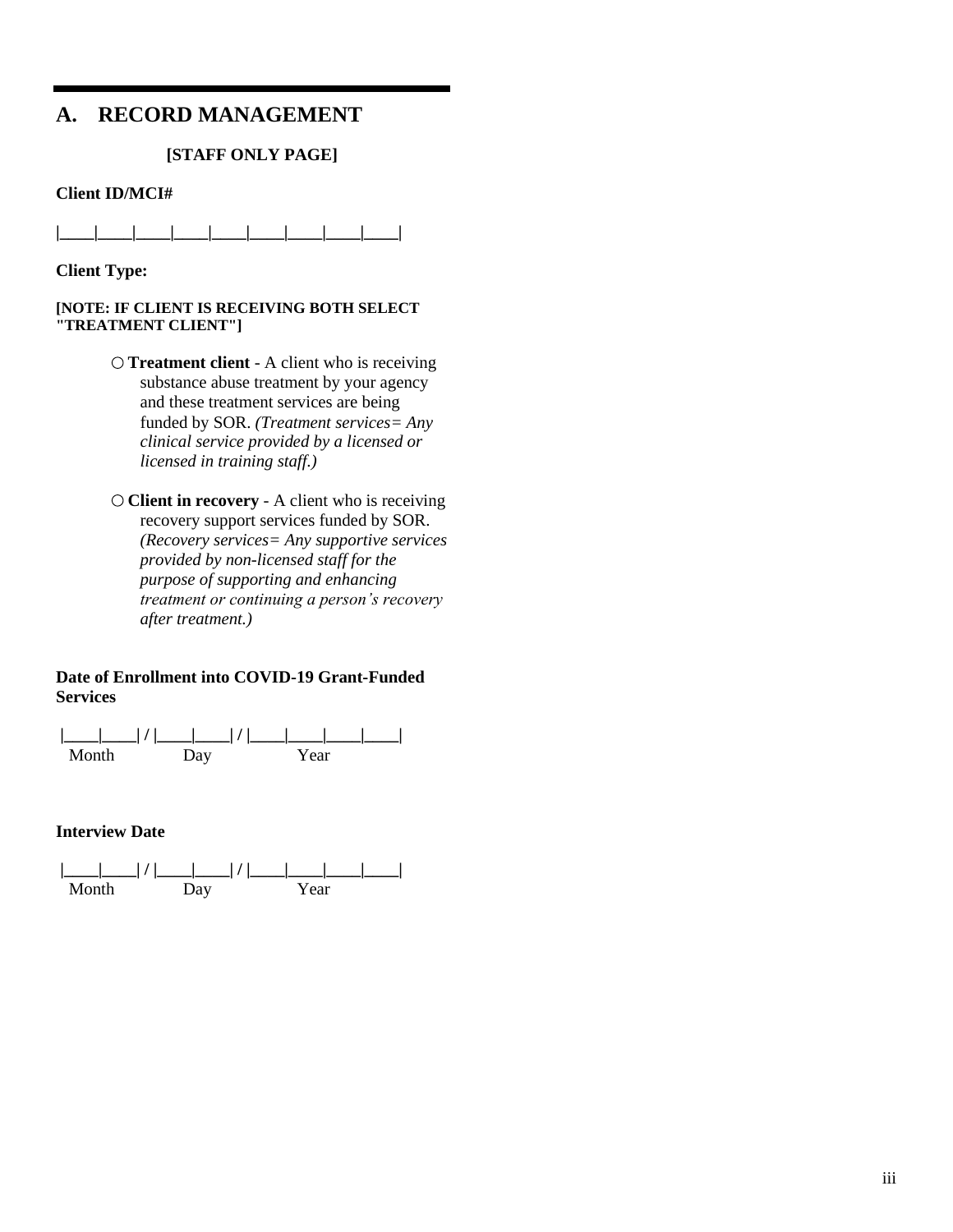### **A. DEMOGRAPHICS**

*"First, I am going to ask you about some groups you may identify with."* 

#### **1. What is your gender?**

- MALE
- FEMALE
- O TRANSGENDER
- OTHER (SPECIFY) \_\_\_\_\_\_\_\_\_\_\_\_\_\_\_\_\_\_\_\_\_\_\_\_\_\_\_\_\_\_\_\_
- O DECLINED

#### **2. Are you Hispanic or Latino?**

- YES
- O NO
- O DECLINED

*[IF YES]* **What ethnic group do you consider yourself? Please answer yes or no for each of the following. You may say yes to more than one.**

| <b>Ethnic Group</b>     | Yes | No DECLINED |                                  |
|-------------------------|-----|-------------|----------------------------------|
| <b>Central American</b> |     |             |                                  |
| Cuban                   |     |             |                                  |
| Dominican               |     |             |                                  |
| Mexican                 |     |             |                                  |
| Puerto Rican            |     |             |                                  |
| South American          |     |             |                                  |
| Other                   |     | $($ )       | $\circ$ [IF YES, SPECIFY BELOW.] |
| (SPECIFY)               |     |             |                                  |

**3. What is your race? Please answer yes or no for each of the following. You may say yes to more than one.**

| Race                                      | <b>Yes</b> | <b>No DECLINED</b> |
|-------------------------------------------|------------|--------------------|
| <b>Black or African American</b>          |            |                    |
| Asian                                     |            |                    |
| Native Hawaiian or other Pacific Islander |            |                    |
| Alaska Native                             |            |                    |
| White                                     |            |                    |
| American Indian                           |            |                    |

#### **4. What is your date of birth?\***

 $|$ Month

|\_\_\_\_|\_\_\_\_|\_\_\_\_|\_\_\_\_| Year

O DECLINED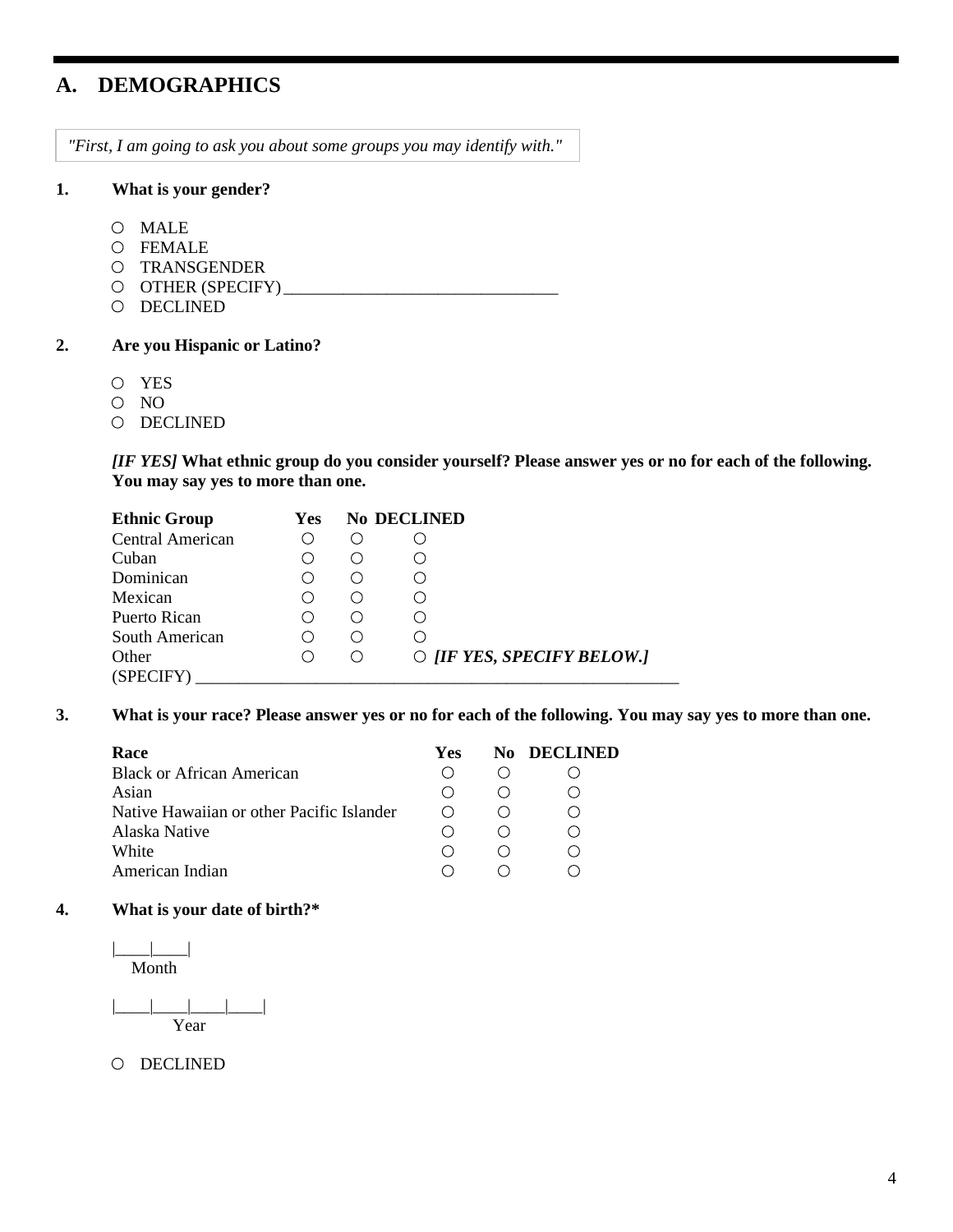### **A. MILITARY FAMILY AND DEPLOYMENT**

*"Okay, great. Let's move on to some questions about military service and deployment as it relates to you and your family."*

#### **5. Have you ever served in the Armed Forces, in the Reserves, or in the National Guard?** *[IF SERVED]* **In which area, the Armed Forces, Reserves, or National Guard did you serve?**

- $O$  NO
- YES, IN THE ARMED FORCES
- YES, IN THE RESERVES
- YES, IN THE NATIONAL GUARD
- DECLINED
- DON'T KNOW

#### *[IF NO, DECLINED, OR DON'T KNOW, SKIP TO QUESTION A6.]*

- **5a. Are you currently on active duty in the Armed Forces, in the Reserves, or in the National Guard?**  *[IF ACTIVE]* **In which area, the Armed Forces, Reserves, or National Guard?**
- O NO, SEPARATED OR RETIRED FROM THE ARMED FORCES, RESERVES, OR NATIONAL GUARD
- YES, IN THE ARMED FORCES
- YES, IN THE RESERVES
- YES, IN THE NATIONAL GUARD
- DECLINED
- DON'T KNOW
- **5b. Have you ever been deployed to a combat zone?** *[CHECK ALL THAT APPLY.]*
- O NEVER DEPLOYED
- IRAQ OR AFGHANISTAN (E.G., Operation Enduring Freedom [OEF]/ Operation Iraqi Freedom [OIF]/ Operation New Dawn [OND])
- PERSIAN GULF (OPERATION DESERT SHIELD/DESERT STORM)
- VIETNAM/SOUTHEAST ASIA
- O KOREA
- WWII
- DEPLOYED TO A COMBAT ZONE NOT LISTED ABOVE (E.G., BOSNIA/SOMALIA)
- DECLINED
- DON'T KNOW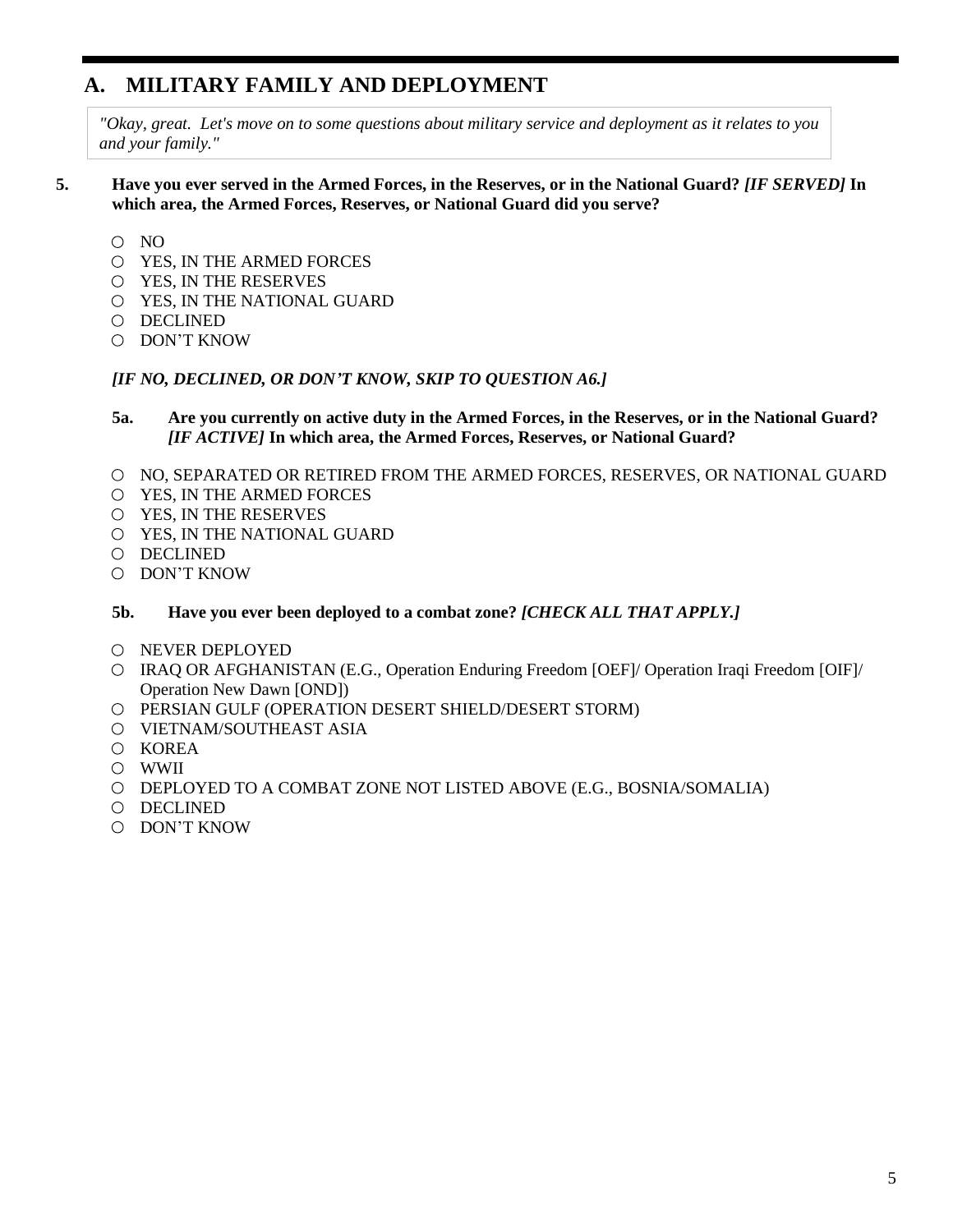### **A. MILITARY FAMILY AND DEPLOYMENT (CONTINUED)**

**6. Is anyone in your family or someone close to you on active duty in the Armed Forces, in the Reserves, or in the National Guard or separated or retired from the Armed Forces, Reserves, or National Guard?**

- O NO
- YES, ONLY ONE
- YES, MORE THAN ONE
- O DECLINED
- DON'T KNOW

#### *[IF NO, DECLINED, OR DON'T KNOW, SKIP TO SECTION B.]*

#### *[IF YES, ANSWER FOR UP TO 6 PEOPLE.]* **What is the relationship of that person (Service Member) to you?**  *[WRITE RELATIONSHIP IN COLUMN HEADING.]*

| IMTE REEATIONJIIII TA COEUMA HEADING.J |                          |                          |                          |                          |                              |                     |
|----------------------------------------|--------------------------|--------------------------|--------------------------|--------------------------|------------------------------|---------------------|
| $1 = Mother$                           | $2 =$ Father             |                          |                          |                          |                              |                     |
| $3 = Brother$                          | $4 = Sister$             |                          |                          |                          |                              |                     |
| $5 = Spouse$                           | $6$ = Partner            |                          |                          |                          |                              |                     |
| $7 = Child$                            | $8 =$ Other (Specify)    |                          |                          |                          |                              |                     |
|                                        |                          |                          |                          |                          |                              |                     |
| <b>Has the Service Member</b>          |                          |                          |                          |                          |                              |                     |
| experienced any of the                 |                          |                          |                          |                          |                              |                     |
| following? [CHECK                      |                          |                          |                          |                          |                              |                     |
| <b>ANSWER IN</b>                       |                          |                          |                          |                          |                              |                     |
| <b>APPROPRIATE COLUMN</b>              | (Relationship)           | (Relationship)           | (Relationship)           | (Relationship)           | (Relationship)               | (Relationship)      |
| <b>FOR ALL THAT APPLY.]</b>            | 1.                       | 2.                       | 3.                       | 4.                       | 5.                           | 6.                  |
| 6a. Deployed in support of $\circ$     | <b>YES</b>               | <b>YES</b><br>О          | <b>YES</b><br>О          | <b>YES</b><br>О          | <b>YES</b><br>О              | <b>YES</b><br>O     |
| combat operations                      | $\circ$ NO               | NO <sub>1</sub><br>O     | <b>NO</b><br>О           | N <sub>O</sub><br>О      | NO<br>О                      | NO<br>O             |
| (e.g., Iraq or                         | ODECLINED                | ODECLINED                | ODECLINED                | ODECLINED                | ODECLINED                    | ODECLINED           |
| Afghanistan)?                          | O DON'T                  | O DON'T                  | O DON'T                  | O DON'T                  | O DON'T                      | $\circ$ DON'T       |
|                                        | <b>KNOW</b>              | <b>KNOW</b>              | <b>KNOW</b>              | <b>KNOW</b>              | <b>KNOW</b>                  | <b>KNOW</b>         |
| 6b. Was physically injured $\circ$     | <b>YES</b>               | <b>YES</b><br>$\bigcirc$ | $\bigcirc$<br><b>YES</b> | $\bigcirc$<br><b>YES</b> | $\overline{O}$<br><b>YES</b> | <b>YES</b><br>О     |
| during combat                          | $\circ$ NO               | $\circ$ NO               | $\circ$ NO               | $\circ$ NO               | $\circ$ NO                   | $\circ$ NO          |
| operations?                            | ODECLINED                | ODECLINED                | ODECLINED                | ODECLINED                | ODECLINED                    | ODECLINED           |
|                                        | DON'T                    | O DON'T                  | O DON'T                  | O DON'T                  | $\circ$ DON'T                | DON'T               |
|                                        | <b>KNOW</b>              | <b>KNOW</b>              | <b>KNOW</b>              | <b>KNOW</b>              | <b>KNOW</b>                  | <b>KNOW</b>         |
| 6c. Developed combat                   | <b>YES</b><br>$\bigcirc$ | $\bigcirc$<br><b>YES</b> | $\bigcirc$<br><b>YES</b> | $\bigcirc$<br><b>YES</b> | <b>YES</b><br>$\bigcirc$     | <b>YES</b><br>О     |
| <b>stress</b>                          | N <sub>O</sub><br>0      | N <sub>O</sub><br>О      | N <sub>O</sub><br>О      | NO<br>О                  | N <sub>O</sub><br>О          | N <sub>O</sub><br>О |
| symptoms/difficulties                  | ODECLINED                | ODECLINED                | ODECLINED                | ODECLINED                | ODECLINED                    | ODECLINED           |
| adjusting following                    | O DON'T                  | $\circ$ DON'T            | O DON'T                  | DON'T<br>O.              | O DON'T                      | DON'T<br>0          |
| deployment, including                  | <b>KNOW</b>              | <b>KNOW</b>              | <b>KNOW</b>              | <b>KNOW</b>              | <b>KNOW</b>                  | <b>KNOW</b>         |
| post-traumatic stress                  |                          |                          |                          |                          |                              |                     |
| disorder (PTSD),                       |                          |                          |                          |                          |                              |                     |
| depression, or suicidal                |                          |                          |                          |                          |                              |                     |
| thoughts?                              |                          |                          |                          |                          |                              |                     |
| 6d. Died or was killed?                | O YES                    | <b>YES</b><br>О          | <b>YES</b><br>О          | <b>YES</b><br>$\bigcirc$ | <b>YES</b><br>О              | <b>YES</b><br>О     |
|                                        | N <sub>O</sub><br>0      | NO<br>O                  | NO <sub>1</sub><br>О     | NO<br>О                  | N <sub>O</sub><br>O          | NO<br>O             |
|                                        | ODECLINED                | ODECLINED                | ODECLINED                | ODECLINED                | ODECLINED                    | ODECLINED           |
|                                        | DON'T<br>О               | DON'T<br>0.              | $\circ$ DON'T            | DON'T<br>О               | $\circ$ DON'T                | DON'T<br>О          |
|                                        | <b>KNOW</b>              | <b>KNOW</b>              | <b>KNOW</b>              | <b>KNOW</b>              | <b>KNOW</b>                  | <b>KNOW</b>         |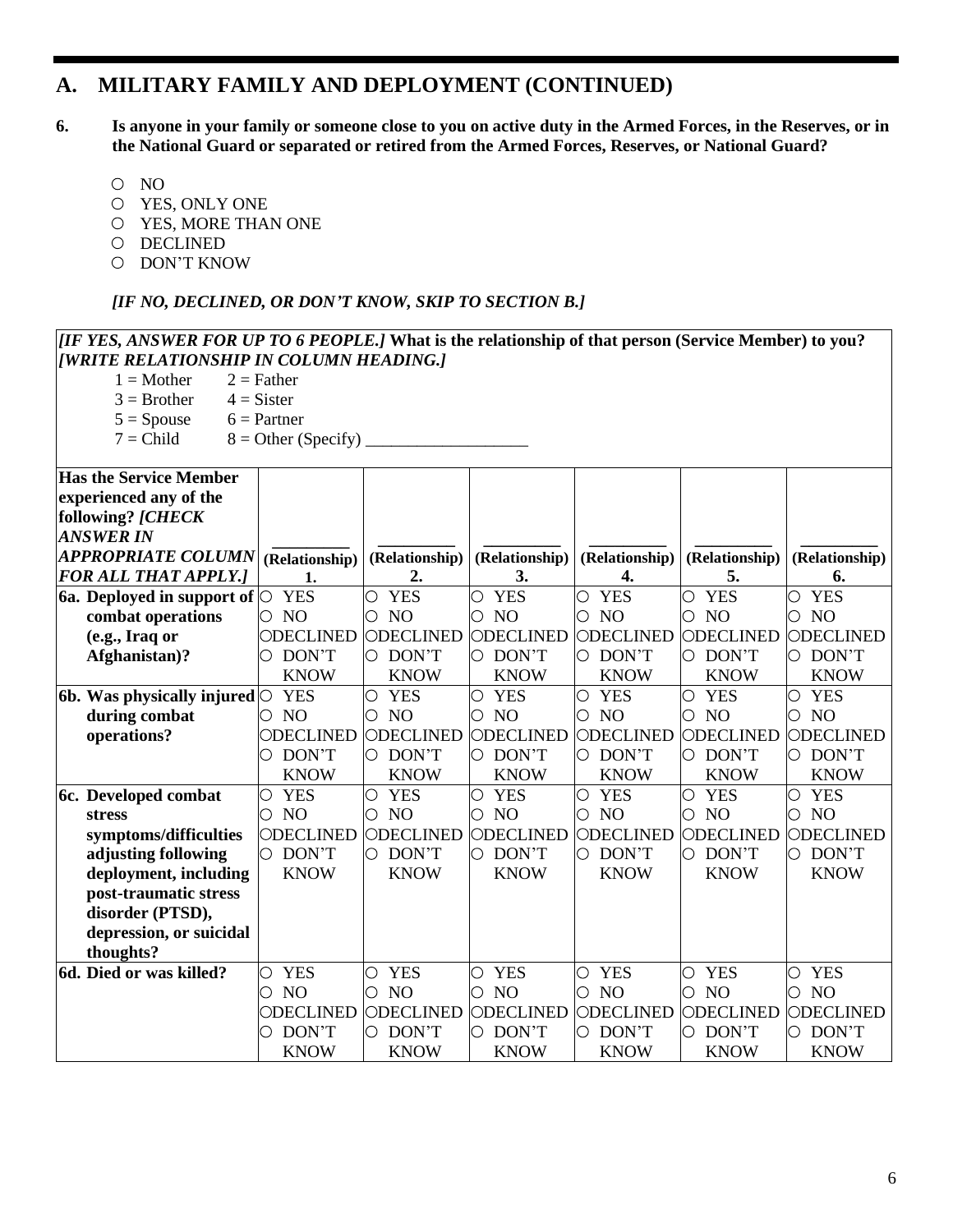### **B. DRUG AND ALCOHOL USE**

*"Okay, these next questions are going to ask about your drug and alcohol use."*

|                                                                                                 | <b>Number</b><br>of Days |    | DECLINED DON'T KNOW |
|-------------------------------------------------------------------------------------------------|--------------------------|----|---------------------|
| 1. During the past 30 days, how many days have you used the<br>following:                       |                          |    |                     |
| Any alcohol <i>[IF ZERO, SKIP TO ITEM B1c.]</i>                                                 |                          |    |                     |
| b1. Alcohol to intoxication, having $5+$ drinks in one sitting                                  |                          |    |                     |
| b2. Alcohol to intoxication, having 4 or fewer drinks in one sitting<br>and felt high           |                          |    |                     |
| Illegal drugs <i>[IF B1a OR B1c = 0, DECLINED, DON'T</i><br><b>KNOW, THEN SKIP TO ITEM E4.]</b> |                          | С. |                     |
| Both alcohol and drugs (on the same day)<br>d.                                                  |                          |    |                     |
|                                                                                                 |                          |    |                     |

#### **E4. In the past 30 days, how many times have you committed a crime?** *[CHECK NUMBER OF DAYS USED ILLEGAL DRUGS IN ITEM B1c. ANSWER HERE IN E4 SHOULD BE EQUAL TO OR GREATER THAN NUMBER IN B1c BECAUSE USING ILLEGAL DRUGS IS A CRIME.]*

|\_\_\_\_|\_\_\_\_|\_\_\_\_| TIMES DECLINED DON'T KNOW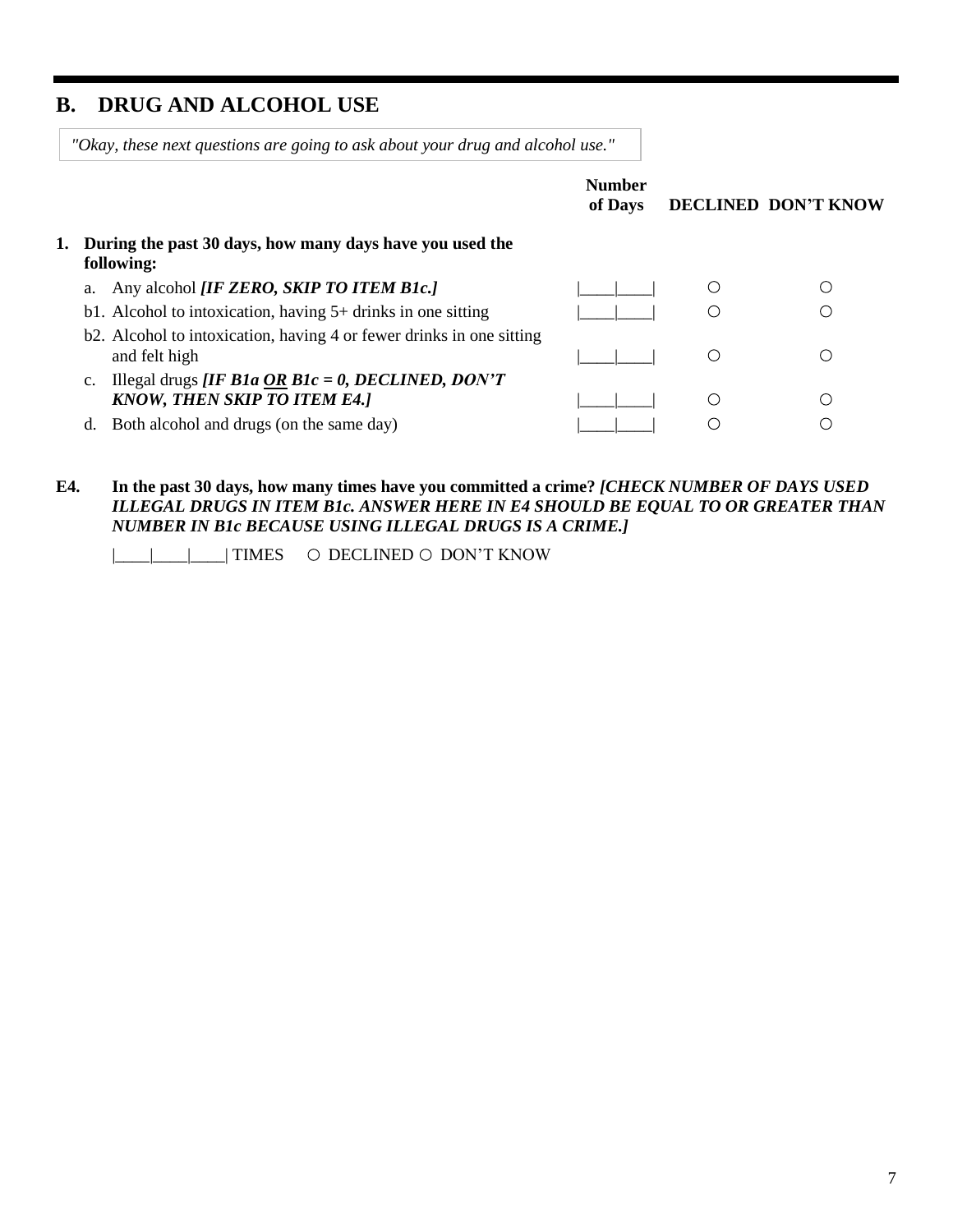### **B. DRUG AND ALCOHOL USE (CONTINUED)**

#### **Route of Administration Types:**

1. Oral 2. Nasal 3. Smoking 4. Non-intravenous (IV) injection 5. IV \*NOTE THE USUAL ROUTE. FOR MORE THAN ONE ROUTE, CHOOSE THE MOST SEVERE. THE ROUTES ARE LISTED FROM LEAST SEVERE (1) TO MOST SEVERE (5).

**2. During the past 30 days, how many days have you used any of the following:** *[IF THE VALUE IN ANY ITEM B2a–B2i > 0, THEN THE VALUE IN B1c MUST BE > 0.]*

|                |                                                                                                                                                                           | of Days<br><b>RF DK</b>                    | Route* RF DK             |
|----------------|---------------------------------------------------------------------------------------------------------------------------------------------------------------------------|--------------------------------------------|--------------------------|
| a.             | Cocaine/Crack                                                                                                                                                             | $\bigcirc$<br>O                            | $\bigcirc$<br>()         |
| b.             | Marijuana/Hashish (Pot, Joints, Blunts, Chronic, Weed, Mary<br>Jane)                                                                                                      | $\bigcirc$<br>$\circ$                      | O<br>$\circ$             |
| $\mathbf{c}$ . | Opiates:                                                                                                                                                                  |                                            |                          |
|                | Heroin (Smack, H, Junk, Skag)<br>1.                                                                                                                                       | $\circlearrowright$<br>$\circlearrowright$ | O<br>$\circ$             |
|                | Morphine<br>2.                                                                                                                                                            | O<br>O                                     | O<br>O                   |
|                | Dilaudid<br>3.                                                                                                                                                            | O<br>Ő                                     | $\bigcirc$<br>$\bigcirc$ |
|                | Demerol<br>4.                                                                                                                                                             | O<br>$\circlearrowright$                   | О<br>$\circ$             |
|                | 5.<br>Percocet                                                                                                                                                            | O<br>$\circ$                               | O<br>$\circ$             |
|                | Darvon<br>6.                                                                                                                                                              | O<br>Ő                                     | O<br>O                   |
|                | Codeine<br>7.                                                                                                                                                             | O<br>$\circlearrowright$                   | О<br>O                   |
|                | <b>Tylenol 2, 3, 4</b><br>8.                                                                                                                                              | O<br>$\circlearrowright$                   | O<br>$\circlearrowright$ |
|                | OxyContin/Oxycodone<br>9.                                                                                                                                                 | O<br>$\circlearrowright$                   | O<br>$\circ$             |
|                | 10. Fentanyl                                                                                                                                                              | O<br>$\circlearrowright$                   | O<br>O                   |
| d.             | Non-prescription methadone                                                                                                                                                | $\circ$<br>$\left(\right)$                 | O<br>$\bigcirc$          |
| e.             | Hallucinogens/psychedelics, PCP (Angel Dust, Ozone, Wack,<br>Rocket Fuel), MDMA (Ecstasy, XTC, X, Adam), LSD (Acid,<br>Boomers, Yellow Sunshine), Mushrooms, or Mescaline | $\bigcirc$<br>$\circ$                      | $\left(\right)$          |
| f.             | Methamphetamine or other amphetamines (Meth, Uppers,<br>Speed, Ice, Chalk, Crystal, Glass, Fire, Crank)                                                                   | $\bigcirc$<br>O                            | ()                       |
| g.             | Benzodiazepines: Diazepam (Valium); Alprazolam (Xanax);<br>1.<br>Triazolam (Halcion); and Estasolam (Prosom and Rohypnol,<br>also known as roofies, roche, and cope)      | ◯<br>O                                     | ()                       |
|                | Barbiturates: Mephobarbital (Mebacut) and pentobarbital<br>2.<br>sodium (Nembutal)                                                                                        | $\left(\right)$<br>$\left(\right)$         |                          |
|                | Non-prescription GHB (known as Grievous Bodily Harm,<br>3.<br>Liquid Ecstasy, and Georgia Home Boy)                                                                       | O<br>$\left(\ \right)$                     | $\left( \right)$         |
|                | Ketamine (known as Special K or Vitamin K)<br>4.                                                                                                                          | O<br>$\cup$                                | Ő                        |
|                | Other tranquilizers, downers, sedatives, or hypnotics<br>5.                                                                                                               | O<br>Ő                                     | O<br>Ő                   |
| h.             | Inhalants (poppers, snappers, rush, whippets)                                                                                                                             | O<br>$\circ$                               | O<br>$\circlearrowright$ |
| i.             |                                                                                                                                                                           | $\bigcirc$<br>$\bigcirc$                   | O<br>$\circ$             |
|                |                                                                                                                                                                           |                                            |                          |

**Number**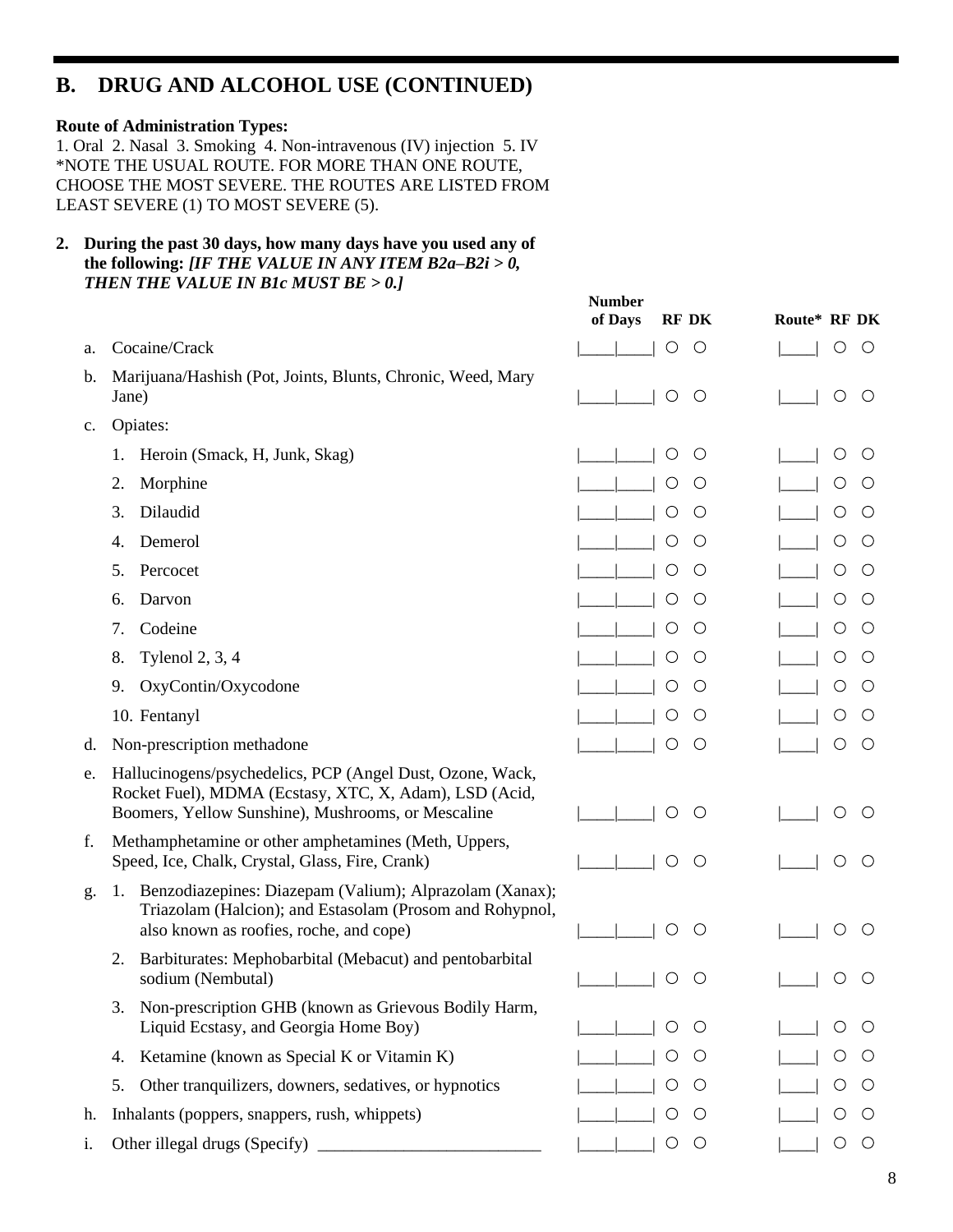### **B. DRUG AND ALCOHOL USE (CONTINUED)**

- **3. In the past 30 days, have you injected drugs?** *[IF ANY ROUTE OF ADMINISTRATION IN B2a–B2i = 4 or 5, THEN B3 MUST = YES.]*
	- YES
	- O NO
	- O DECLINED
	- O DON'T KNOW

*[IF NO, DECLINED, OR DON'T KNOW, SKIP TO SECTION C.]*

- **4. In the past 30 days, how often did you use a syringe/needle, cooker, cotton, or water that someone else used?**
	- Always
	- $\circ$  More than half the time
	- $O$  Half the time
	- $\circ$  Less than half the time
	- Never
	- O DECLINED
	- DON'T KNOW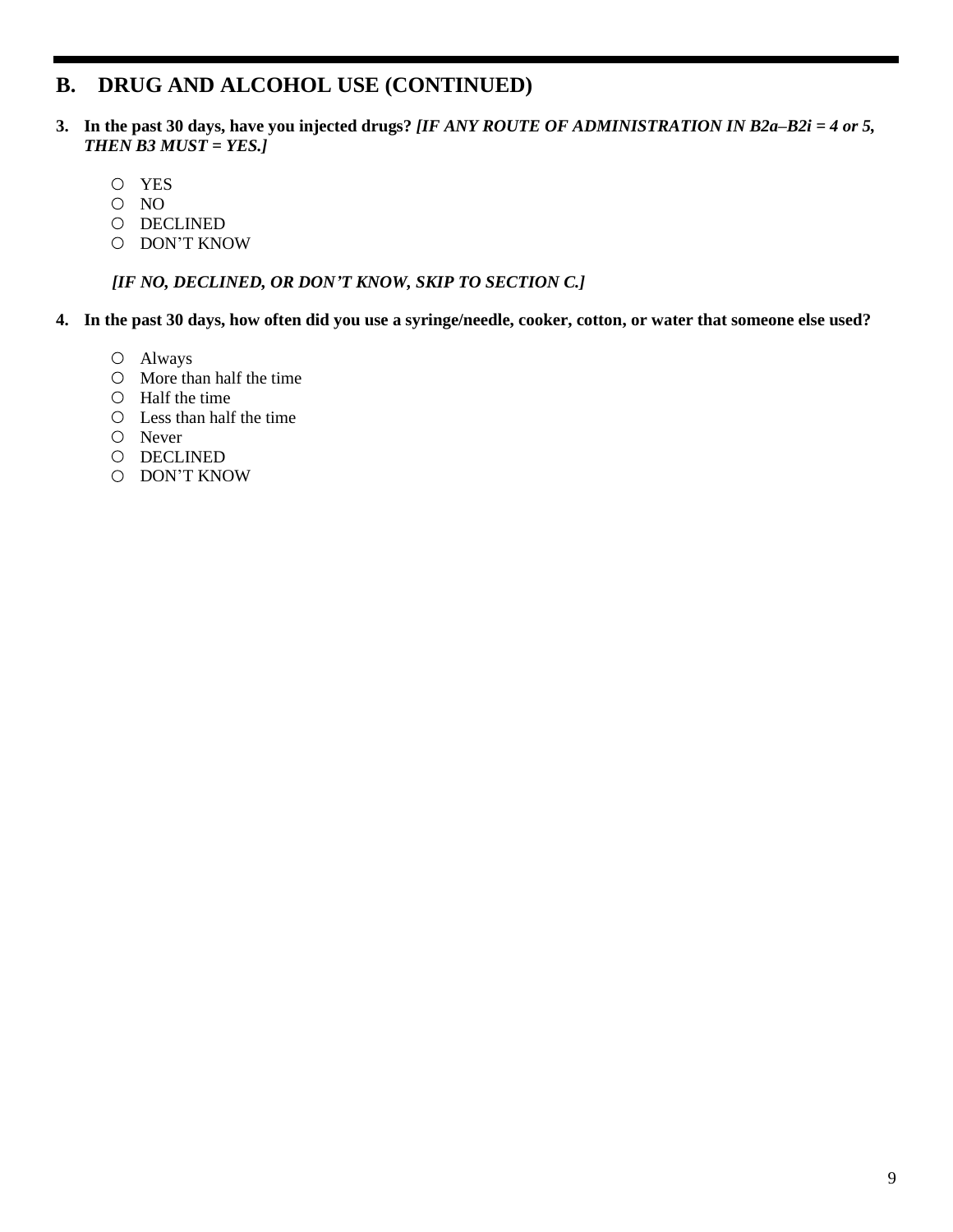### **C. FAMILY AND LIVING CONDITIONS**

*"Next, I'm going to ask you some questions related to your family and where you've been living."*

#### **1. In the past 30 days, where have you been living most of the time?** *[DO NOT READ RESPONSE OPTIONS TO CLIENT.]*

- O SHELTER (SAFE HAVENS, TRANSITIONAL LIVING CENTER [TLC], LOW-DEMAND FACILITIES, RECEPTION CENTERS, OTHER TEMPORARY DAY OR EVENING FACILITY)
- STREET/OUTDOORS (SIDEWALK, DOORWAY, PARK, PUBLIC OR ABANDONED BUILDING)
- INSTITUTION (HOSPITAL, NURSING HOME, JAIL/PRISON)
- HOUSED: *[IF HOUSED, CHECK APPROPRIATE SUBCATEGORY:]*
	- OWN/RENT APARTMENT, ROOM, OR HOUSE
	- O SOMEONE ELSE'S APARTMENT, ROOM, OR HOUSE
	- O DORMITORY/COLLEGE RESIDENCE
	- HALFWAY HOUSE
	- O RESIDENTIAL TREATMENT
	- $\circ$  OTHER HOUSED (SPECIFY)
- DECLINED
- DON'T KNOW

#### **2. How satisfied are you with the conditions of your living space?**

- $\circ$  Very dissatisfied
- Dissatisfied
- $\circ$  Neither satisfied nor dissatisfied
- Satisfied
- Very satisfied
- DECLINED
- DON'T KNOW

#### **3. During the past 30 days, how stressful have things been for you because of your use of alcohol or other drugs?** *[IF B1a OR B1c > 0, THEN C3 CANNOT = "NOT APPLICABLE."]*

- Not at all
- Somewhat
- O Considerably
- Extremely
- NOT APPLICABLE *[USE ONLY IF B1A AND B1C = 0.]*
- DECLINED
- DON'T KNOW

#### **4. During the past 30 days, has your use of alcohol or other drugs caused you to reduce or give up important activities?** *[IF B1a OR B1c > 0, THEN C4 CANNOT = "NOT APPLICABLE."]*

- Not at all
- $O$  Somewhat
- O Considerably
- Extremely
- NOT APPLICABLE *[USE ONLY IF B1A AND B1C = 0.]*
- O DECLINED
- DON'T KNOW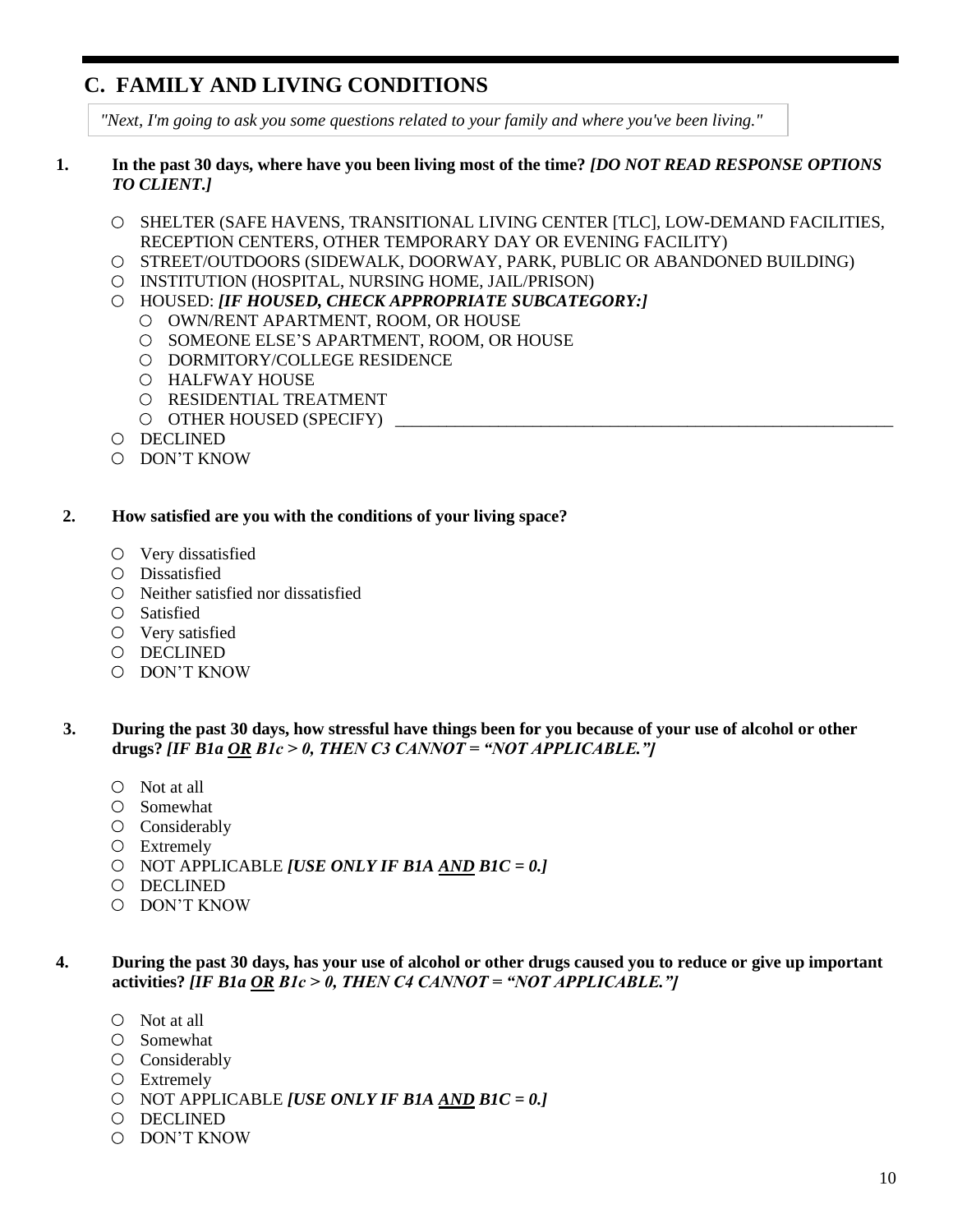### **C. FAMILY AND LIVING CONDITIONS (CONTINUED)**

#### **5. During the past 30 days, has your use of alcohol or other drugs caused you to have emotional problems?**  *[IF B1a OR B1c > 0, THEN C5 CANNOT = "NOT APPLICABLE."]*

- $\circ$  Not at all
- Somewhat
- O Considerably
- Extremely
- NOT APPLICABLE *[USE ONLY IF B1a AND B1c = 0.]*
- DECLINED
- DON'T KNOW

#### *6. [IF NOT MALE]* **Are you currently pregnant?**

- YES
- $O$  NO
- O DECLINED
- DON'T KNOW

#### **7. Do you have children?**

- YES
- $O$  NO
- DECLINED
- DON'T KNOW

#### *[IF NO, DECLINED, OR DON'T KNOW, SKIP TO SECTION D.]*

**a. How many children do you have?** *[IF C7 = YES, THEN THE VALUE IN C7a MUST BE > 0.]*

| | | O DECLINED O DON'T KNOW

#### **b. Are any of your children living with someone else due to a child protection court order?**

- YES
- O NO
- DECLINED
- DON'T KNOW

*[IF NO, DECLINED, OR DON'T KNOW, SKIP TO ITEM C7D.]*

**c.** *[IF YES]* **How many of your children are living with someone else due to a child protection court order?** *[THE VALUE IN C7c CANNOT EXCEED THE VALUE IN C7a.]*

| | | O DECLINED O DON'T KNOW

**d. For how many of your children have you lost parental rights?** *[THE CLIENT'S PARENTAL RIGHTS WERE TERMINATED.] [THE VALUE IN ITEM C7d CANNOT EXCEED THE VALUE IN C7a.]*

|\_\_\_\_|\_\_\_\_| DECLINED DON'T KNOW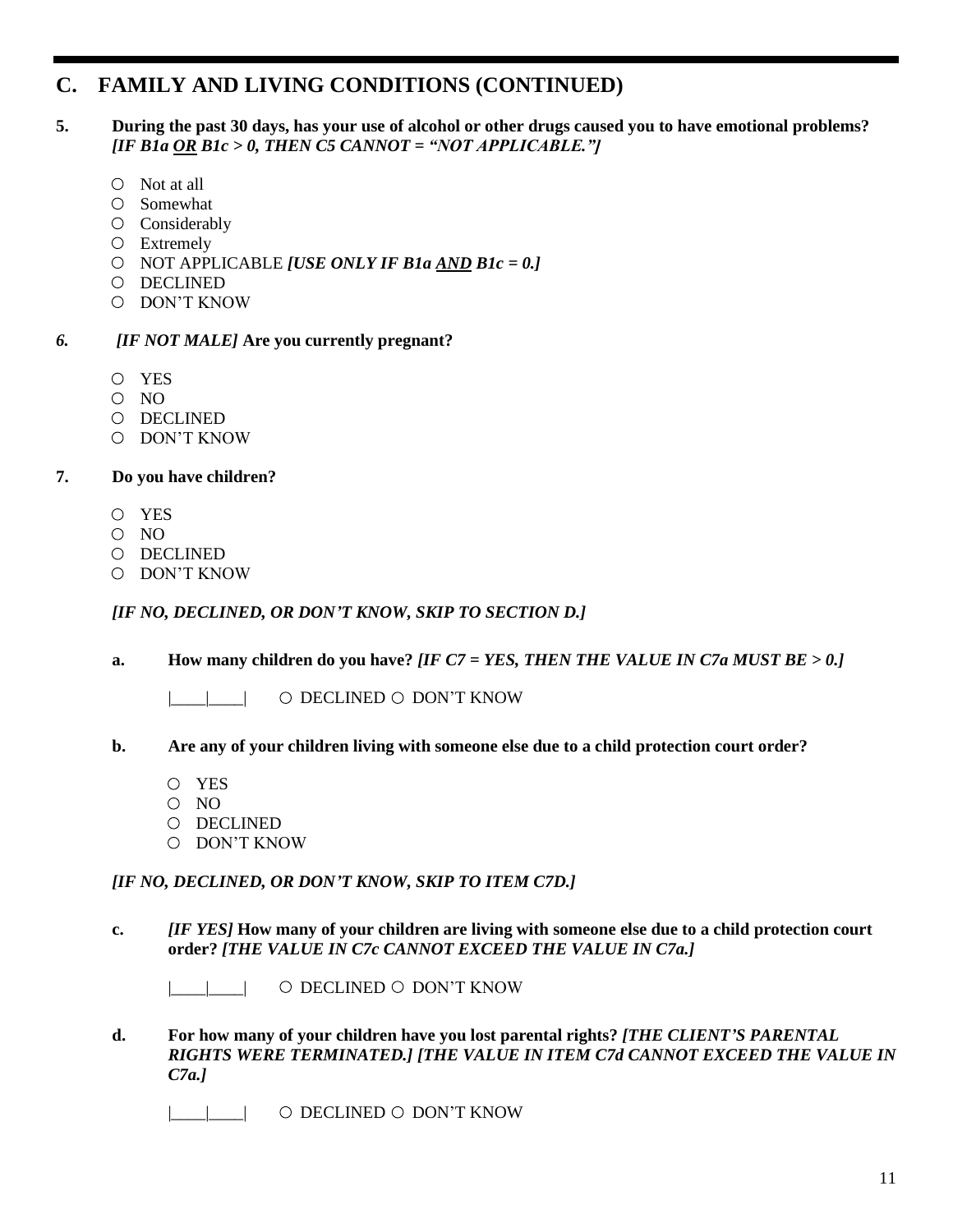### **D. EDUCATION, EMPLOYMENT, AND INCOME**

*"Now I am going to ask you about your educational background and employment"*

#### **1. Are you currently enrolled in school or a job training program?** *[IF ENROLLED]* **Is that full time or part time?** *[IF CLIENT IS INCARCERATED, CODE D1 AS "NOT ENROLLED."]*

- O NOT ENROLLED
- ENROLLED, FULL TIME
- ENROLLED, PART TIME
- $\circ$  OTHER (SPECIFY)
- DECLINED
- DON'T KNOW

#### **2. What is the highest level of education you have finished, whether or not you received a degree?**

- NEVER ATTENDED
- 1ST GRADE
- 2ND GRADE
- 3RD GRADE
- 4TH GRADE
- 5TH GRADE
- 6TH GRADE
- 7TH GRADE
- 8TH GRADE
- 9TH GRADE
- 10TH GRADE
- 11TH GRADE
- 12TH GRADE/HIGH SCHOOL DIPLOMA/EQUIVALENT
- COLLEGE OR UNIVERSITY/1ST YEAR COMPLETED
- COLLEGE OR UNIVERSITY/2ND YEAR COMPLETED/ASSOCIATE'S DEGREE (AA, AS)
- COLLEGE OR UNIVERSITY/3RD YEAR COMPLETED
- BACHELOR'S DEGREE (BA, BS) OR HIGHER
- VOCATIONAL/TECHNICAL (VOC/TECH) PROGRAM AFTER HIGH SCHOOL BUT NO VOC/TECH DIPLOMA
- O VOC/TECH DIPLOMA AFTER HIGH SCHOOL
- DECLINED
- DON'T KNOW
- **3. Are you currently employed?** *[CLARIFY BY FOCUSING ON STATUS DURING MOST OF THE PREVIOUS WEEK, DETERMINING WHETHER CLIENT WORKED AT ALL OR HAD A REGULAR JOB BUT WAS OFF WORK. IF CLIENT IS "ENROLLED, FULL TIME" IN D1 AND INDICATES "EMPLOYED, FULL TIME" IN D3, ASK FOR CLARIFICATION. IF CLIENT IS INCARCERATED AND HAS NO WORK OUTSIDE OF JAIL, CODE D3 AS "UNEMPLOYED, NOT LOOKING FOR WORK."]*
	- EMPLOYED, FULL TIME (35+ HOURS PER WEEK, OR WOULD HAVE BEEN)
	- EMPLOYED, PART TIME
	- UNEMPLOYED, LOOKING FOR WORK
	- UNEMPLOYED, DISABLED
	- UNEMPLOYED, VOLUNTEER WORK
	- UNEMPLOYED, RETIRED
	- UNEMPLOYED, NOT LOOKING FOR WORK
	- $\circ$  OTHER (SPECIFY)
	- O DECLINED O DON'T KNOW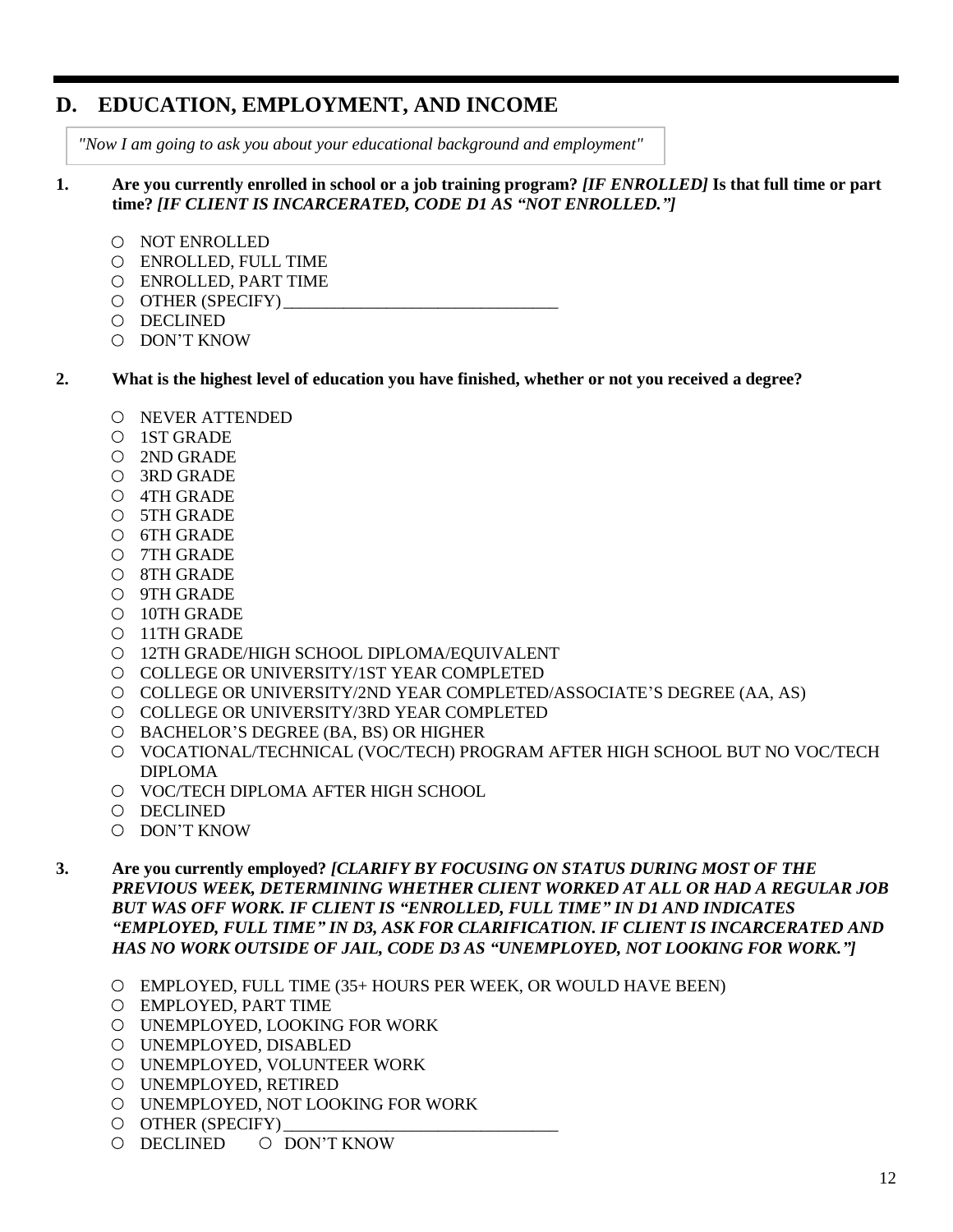### **D. EDUCATION, EMPLOYMENT, AND INCOME (CONTINUED)**

**4. Approximately, how much money did YOU receive (pre-tax individual income) in the past 30 days from …**  *[IF D3 DOES NOT = "EMPLOYED" AND THE VALUE IN D4a IS GREATER THAN ZERO, PROBE. IF D3 = "UNEMPLOYED, LOOKING FOR WORK" AND THE VALUE IN D4b = 0, PROBE. IF D3 = "UNEMPLOYED, RETIRED" AND THE VALUE IN D4c = 0, PROBE. IF D3 = "UNEMPLOYED, DISABLED" AND THE VALUE IN D4d = 0, PROBE.]*

|                |                                          |                                                      | RF | DК |
|----------------|------------------------------------------|------------------------------------------------------|----|----|
| a.             | Wages                                    | $S$ $\Box$ $\Box$ $\Box$ $\Box$ $\Box$ $\Box$ $\Box$ |    |    |
| b.             | Public assistance                        | $\frac{1}{2}$                                        |    |    |
| $c_{\cdot}$    | Retirement                               | $ S $ $\Box$ $\Box$ $\Box$ $\Box$ $\Box$             |    |    |
|                | d. Disability                            | $\frac{1}{2}$                                        |    |    |
|                | e. Non-legal income                      | $ S $ $\Box$ $\Box$ $\Box$ $\Box$ $\Box$             |    |    |
|                | f. Family and/or friends                 |                                                      |    |    |
| $\mathbf{g}$ . | Other (Specify) $\overline{\phantom{a}}$ | $S \vert$                                            |    |    |

#### **5. Have you enough money to meet your needs?**

- $\circ$  Not at all
- $O$  A little
- Moderately
- Mostly
- $\circ$  Completely
- DECLINED
- DON'T KNOW

### **E. CRIME AND CRIMINAL JUSTICE STATUS**

*"These next questions relate to crime and the criminal justice system."*

#### **1. In the past 30 days, how many times have you been arrested?**

|\_\_\_\_|\_\_\_\_| TIMES DECLINED DON'T KNOW

*[IF NO ARRESTS, SKIP TO ITEM E5.]*

#### **2. In the past 30 days, how many times have you been arrested for drug-related offenses?** *[THE VALUE IN E2 CANNOT BE GREATER THAN THE VALUE IN E1.]*

| TIMES O DECLINED O DON'T KNOW

#### **3. In the past 30 days, how many nights have you spent in jail/prison?** *[IF THE VALUE IN E3 IS GREATER THAN 15, THEN C1 MUST = INSTITUTION (JAIL/PRISON). IF C1 = INSTITUTION (JAIL/PRISON), THEN THE VALUE IN E3 MUST BE GREATER THAN OR EQUAL TO 15.]*

| NIGHTS O DECLINED O DON'T KNOW

#### **5. Are you currently awaiting charges, trial, or sentencing?**

- YES
- $O$  NO
- DECLINED
- DON'T KNOW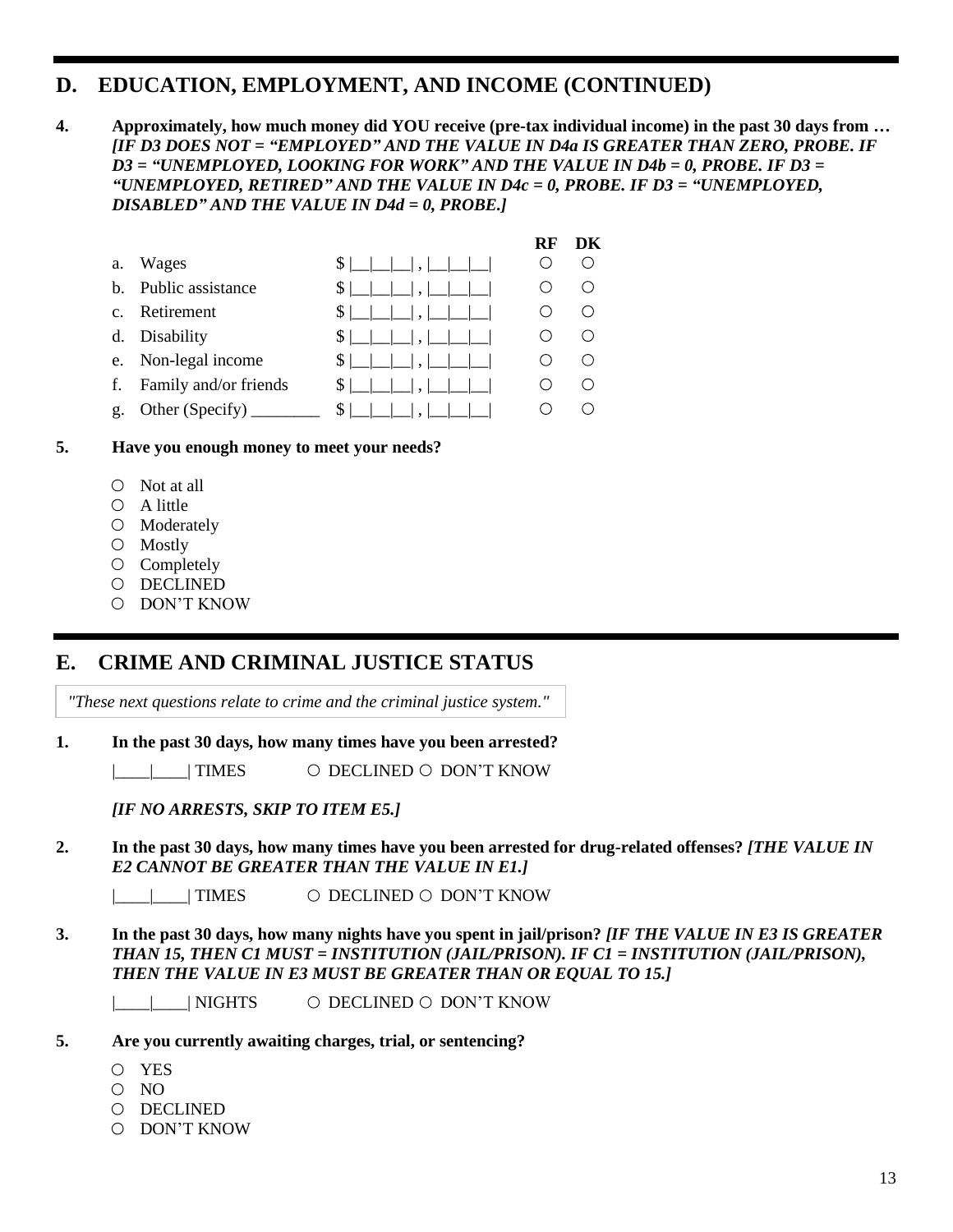#### **6. Are you currently on parole or probation?**

- YES
- O NO
- $O$  DECLINED
- O DON'T KNOW

### **F. MENTAL AND PHYSICAL HEALTH PROBLEMS AND TREATMENT/RECOVERY**

*"Now I'm going to ask you a few questions about your mental and physical health."*

#### **1. How would you rate your overall health right now?**

- Excellent
- Very good
- Good
- O Fair
- Poor
- O DECLINED
- DON'T KNOW

#### **2. During the past 30 days, did you receive:**

#### **a. Inpatient treatment for:**

|    |      |                                      | YES        | Altogether<br>for how many nights                   | NO              | RF         | DK                                            |
|----|------|--------------------------------------|------------|-----------------------------------------------------|-----------------|------------|-----------------------------------------------|
|    | i.   | Physical complaint                   | Ο          | nights                                              | Ο               | O          | Ω                                             |
|    | ii.  | Mental or emotional difficulties     | ∩          | nights                                              | ∩               | $\bigcirc$ | ∩                                             |
|    | iii. | Alcohol or substance abuse           | ∩          | nights                                              | ∩               | $\bigcirc$ | ∩                                             |
| b. |      | <b>Outpatient treatment for:</b>     | YES        | <b>IIF YESI</b><br>Altogether<br>for how many times | N <sub>O</sub>  | RF         | DK                                            |
|    | i.   | Physical complaint                   | Ο          | times                                               | ∩               | O          | ∩                                             |
|    | ii.  | Mental or emotional difficulties     | ∩          | times                                               | ∩               | ◯          | ∩                                             |
|    | iii. | Alcohol or substance abuse           | ∩          | times                                               | ∩               | ◯          | ∩                                             |
| c. |      | <b>Emergency room treatment for:</b> |            | <b>IIF YESI</b><br>Altogether                       |                 |            |                                               |
|    |      |                                      | <b>YES</b> | for how many times                                  | N <sub>O</sub>  | RF         | DK                                            |
|    | i.   | Physical complaint                   | $\bigcirc$ | times                                               | $\left(\right)$ | ◯          | $\left(\right)$                               |
|    | ii.  | Mental or emotional difficulties     | ∩          | times                                               | ∩               | ◯          | $\left(\begin{array}{c} 1 \end{array}\right)$ |
|    | iii. | Alcohol or substance abuse           |            | times                                               | ∩               |            | ⊖                                             |

*[IF YES]*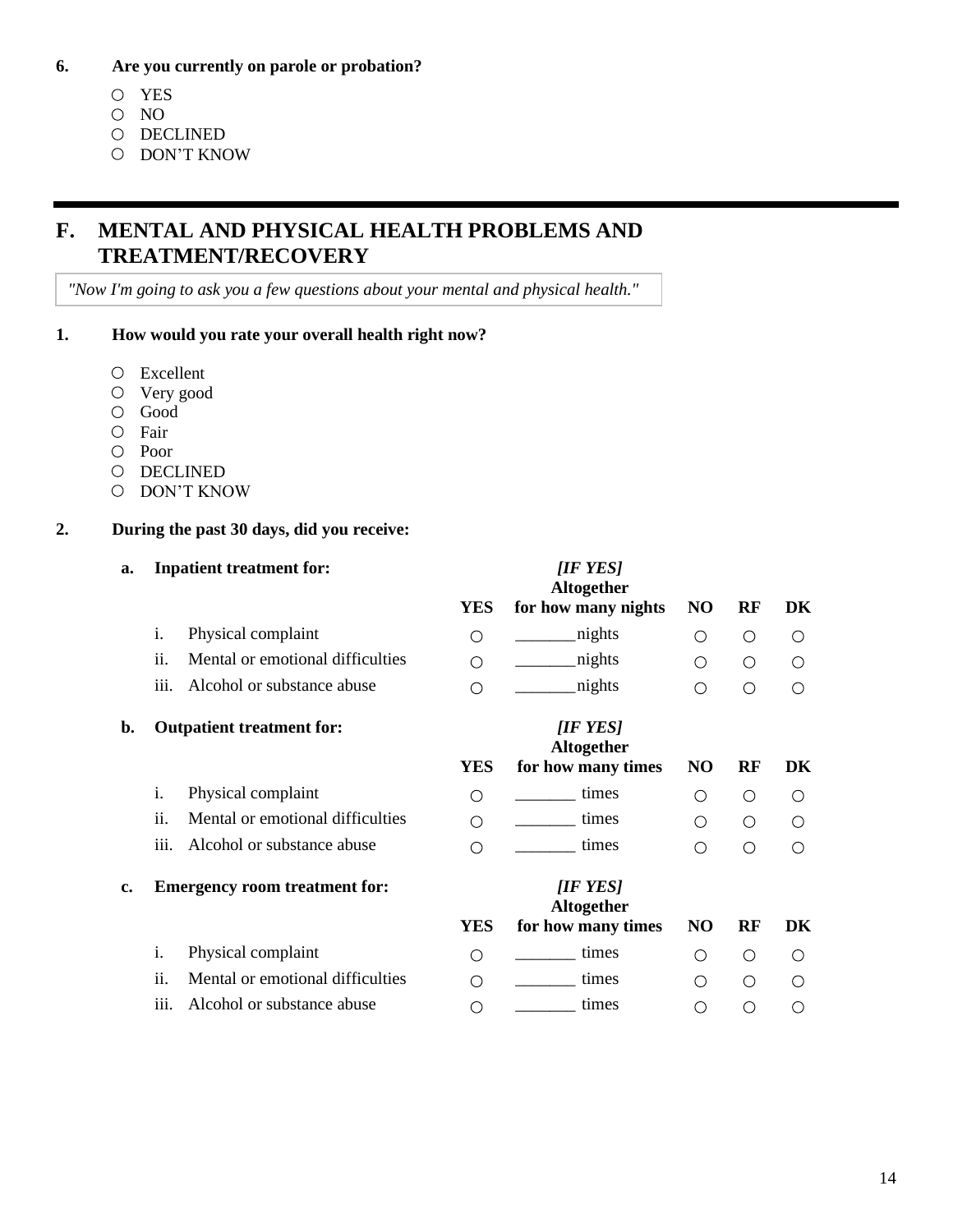### **F. MENTAL AND PHYSICAL HEALTH PROBLEMS AND TREATMENT/RECOVERY (CONTINUED)**

*"These next questions relate to sexual health."*

#### **3. During the past 30 days, did you engage in sexual activity?**

- Yes
- No *[SKIP TO F4.]*
- NOT PERMITTED TO ASK *[SKIP TO F4.]*
- DECLINED *[SKIP TO F4.]*
- DON'T KNOW *[SKIP TO F4.]*

#### *[IF YES]* **Altogether, how many:**

| a.             | Sexual contacts (vaginal, oral, or anal) did you have?                                                                                                        | <b>Contacts</b> | RF | DK |
|----------------|---------------------------------------------------------------------------------------------------------------------------------------------------------------|-----------------|----|----|
| b.             | Unprotected sexual contacts did you have? [THE VALUE<br><b>IN F3b SHOULD NOT BE GREATER THAN THE</b><br>VALUE IN F3a.] [IF ZERO, SKIP TO F4.]                 |                 |    |    |
| $\mathbf{c}$ . | Unprotected sexual contacts were with an individual who is<br>or was <i>[NONE OF THE VALUES IN F3c1-F3c3 CAN BE</i><br><b>GREATER THAN THE VALUE IN F3b.]</b> |                 |    |    |
|                | 1. HIV positive or has AIDS                                                                                                                                   |                 |    |    |
|                | An injection drug user                                                                                                                                        |                 | ⊖  |    |
|                | High on some substance                                                                                                                                        |                 |    |    |

#### **4. Have you ever been tested for HIV?**

- Yes *[GO TO F4a.]*
- No *[SKIP TO F5.]*
- DECLINED *[SKIP TO F5.]*
- DON'T KNOW *[SKIP TO F5.]*

#### **a. Do you know the results of your HIV testing?**

- Yes
- No

#### **5. How would you rate your quality of life?**

- Very poor
- Poor
- Neither poor nor good
- Good
- Very good
- O DECLINED
- DON'T KNOW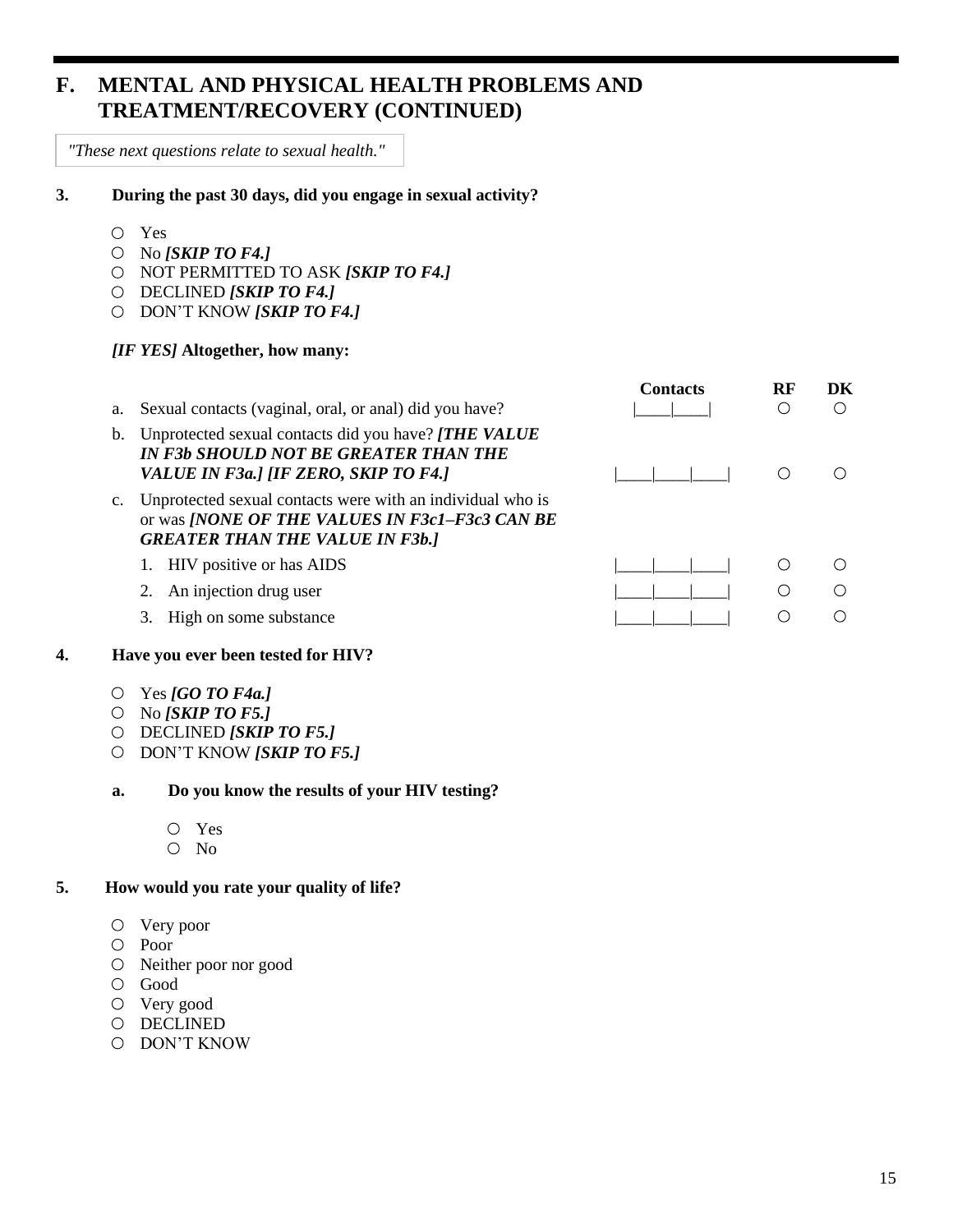### **F. MENTAL AND PHYSICAL HEALTH PROBLEMS AND TREATMENT/RECOVERY (CONTINUED)**

#### **6. How satisfied are you with your health?**

- Very dissatisfied
- Dissatisfied
- Neither satisfied nor dissatisfied
- Satisfied
- Very satisfied
- O DECLINED
- DON'T KNOW

#### **7. Do you have enough energy for everyday life?**

- $\bigcirc$  Not at all
- $O$  A little
- Moderately
- Mostly
- $\circ$  Completely
- O DECLINED
- DON'T KNOW

#### **8. How satisfied are you with your ability to perform your daily activities?**

- $\circ$  Very dissatisfied
- Dissatisfied
- $\circ$  Neither satisfied nor dissatisfied
- Satisfied
- Very satisfied
- O DECLINED
- DON'T KNOW

#### **9. How satisfied are you with yourself?**

- Very dissatisfied
- Dissatisfied
- Neither satisfied nor dissatisfied
- Satisfied
- Very satisfied
- O DECLINED
- DON'T KNOW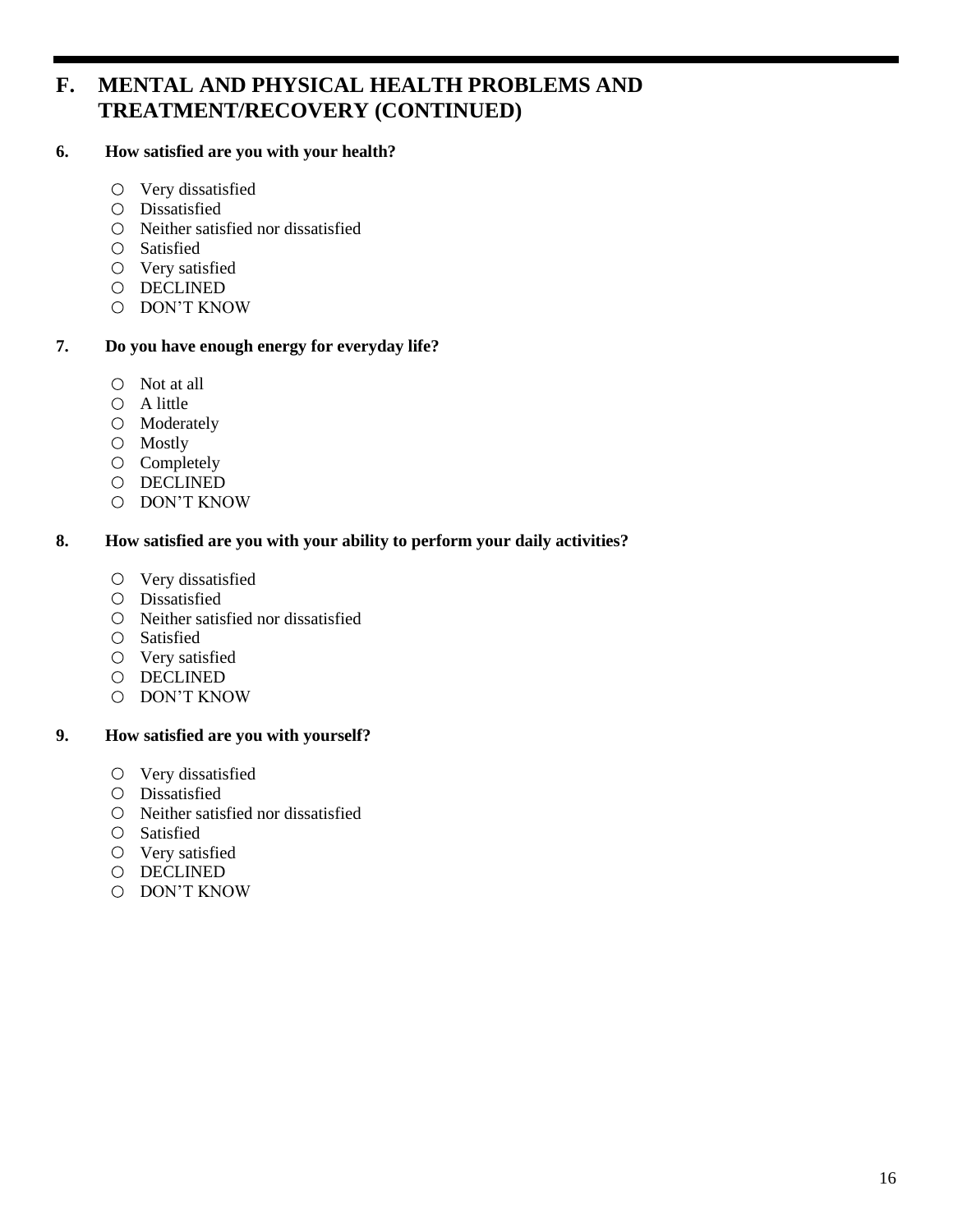### **F. MENTAL AND PHYSICAL HEALTH PROBLEMS AND TREATMENT/RECOVERY (CONTINUED)**

#### **10. In the past 30 days, not due to your use of alcohol or drugs, how many days have you:**

|    |                                                                     | <b>Days</b> | RF | DK |
|----|---------------------------------------------------------------------|-------------|----|----|
| a. | Experienced serious depression                                      |             |    |    |
| b. | Experienced serious anxiety or tension                              |             |    |    |
| c. | <b>Experienced hallucinations</b>                                   |             |    |    |
| d. | Experienced trouble understanding, concentrating, or<br>remembering |             |    |    |
| e. | Experienced trouble controlling violent behavior                    |             |    |    |
|    | Attempted suicide                                                   |             |    |    |
| g. | Been prescribed medication for psychological/emotional<br>problem   |             |    |    |

#### *[IF CLIENT REPORTS ZERO DAYS, RF, OR DK TO ALL ITEMS IN QUESTION F10, SKIP TO ITEM F12.]*

#### **11. How much have you been bothered by these psychological or emotional problems in the past 30 days?**

- $\circ$  Not at all
- $\bigcirc$  Slightly
- O Moderately
- O Considerably
- Extremely
- DECLINED
- DON'T KNOW

### **F. VIOLENCE AND TRAUMA**

*"These next few questions are going to ask about potentially frightening and/or threatening events that may have occurred in your life."*

- **12. Have you ever experienced violence or trauma in any setting (including community or school violence; domestic violence; physical, psychological, or sexual maltreatment/assault within or outside of the family; natural disaster; terrorism; neglect; or traumatic grief)?**
	- YES
	- $O$  NO
	- DECLINED
	- DON'T KNOW

#### *[IF NO, DECLINED, OR DON'T KNOW, SKIP TO ITEM F13.]*

**Did any of these experiences feel so frightening, horrible, or upsetting that, in the past and/or the present, you:**

- **12a. Have had nightmares about it or thought about it when you did not want to?**
	- YES
	- $O$  NO
	- DECLINED
	- DON'T KNOW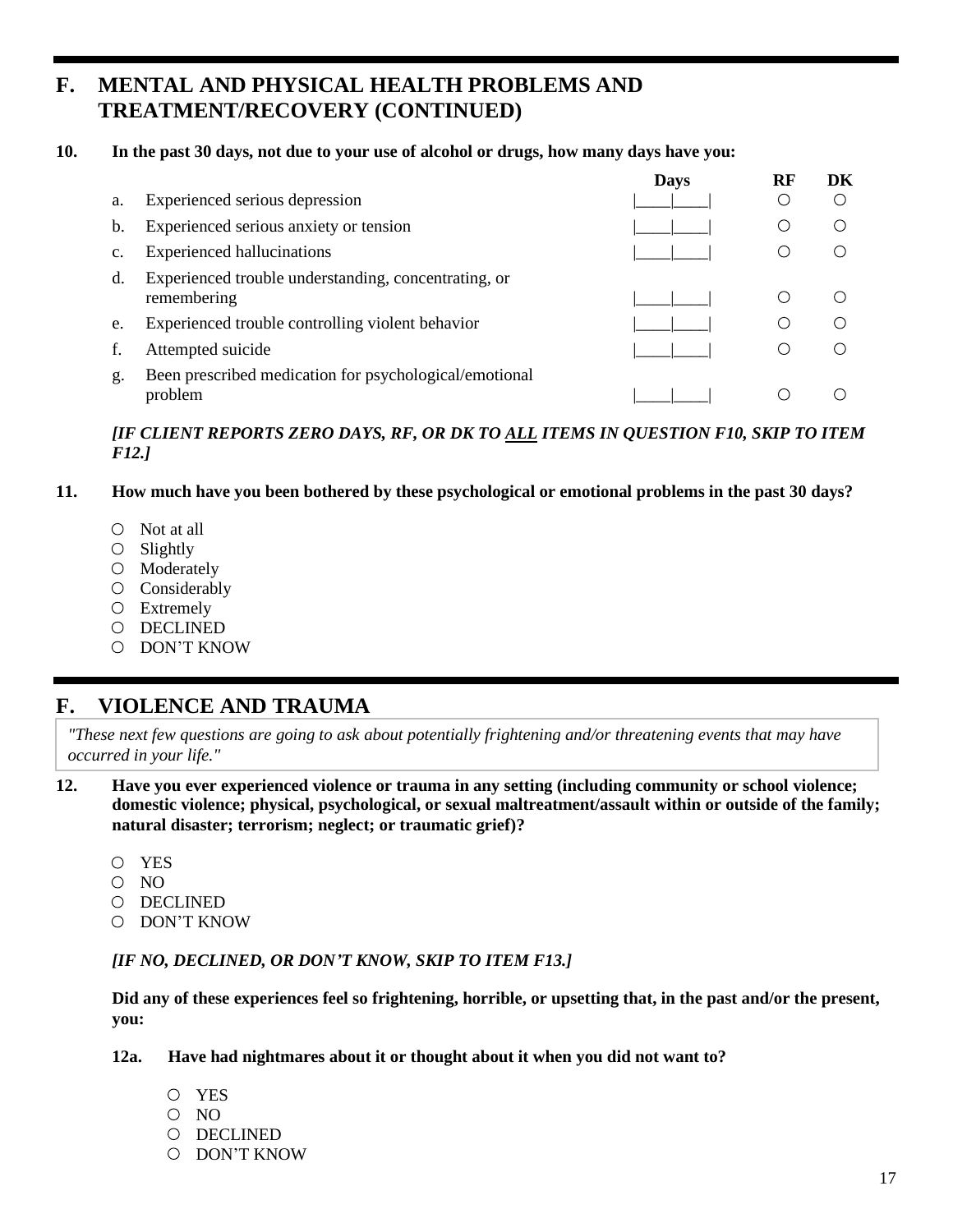### **F. VIOLENCE AND TRAUMA (CONTINUED)**

**12b. Tried hard not to think about it or went out of your way to avoid situations that remind you of it?**

- YES
- O NO
- O DECLINED
- DON'T KNOW

#### **12c. Were constantly on guard, watchful, or easily startled?**

- YES
- O NO
- DECLINED
- O DON'T KNOW
- **12d. Felt numb and detached from others, activities, or your surroundings?**
	- YES
	- O NO
	- DECLINED
	- DON'T KNOW

#### **13. In the past 30 days, how often have you been hit, kicked, slapped, or otherwise physically hurt?**

- Never
- $O$  A few times
- $\circ$  More than a few times
- DECLINED
- O DON'T KNOW

### **G. SOCIAL CONNECTEDNESS**

*"You're doing great. These last questions are about your potential support systems."*

**1. In the past 30 days, did you attend any voluntary self-help groups for recovery that were not affiliated with a religious or faith-based organization? In other words, did you participate in a nonprofessional, peeroperated organization that is devoted to helping individuals who have addiction-related problems, such as Alcoholics Anonymous, Narcotics Anonymous, Oxford House, Secular Organization for Sobriety, or Women for Sobriety, etc.?**

- YES *[IF YES]* SPECIFY HOW MANY TIMES |\_\_\_\_|\_\_\_\_| DECLINED DON'T KNOW
- O NO
- DECLINED
- DON'T KNOW
- **2. In the past 30 days, did you attend any religious/faith-affiliated recovery self-help groups?**
	- $\circ$  YES *[IF YES]* SPECIFY HOW MANY TIMES  $\Box$   $\circ$  DECLINED  $\circ$  DON'T KNOW
	- O NO
	- DECLINED
	- DON'T KNOW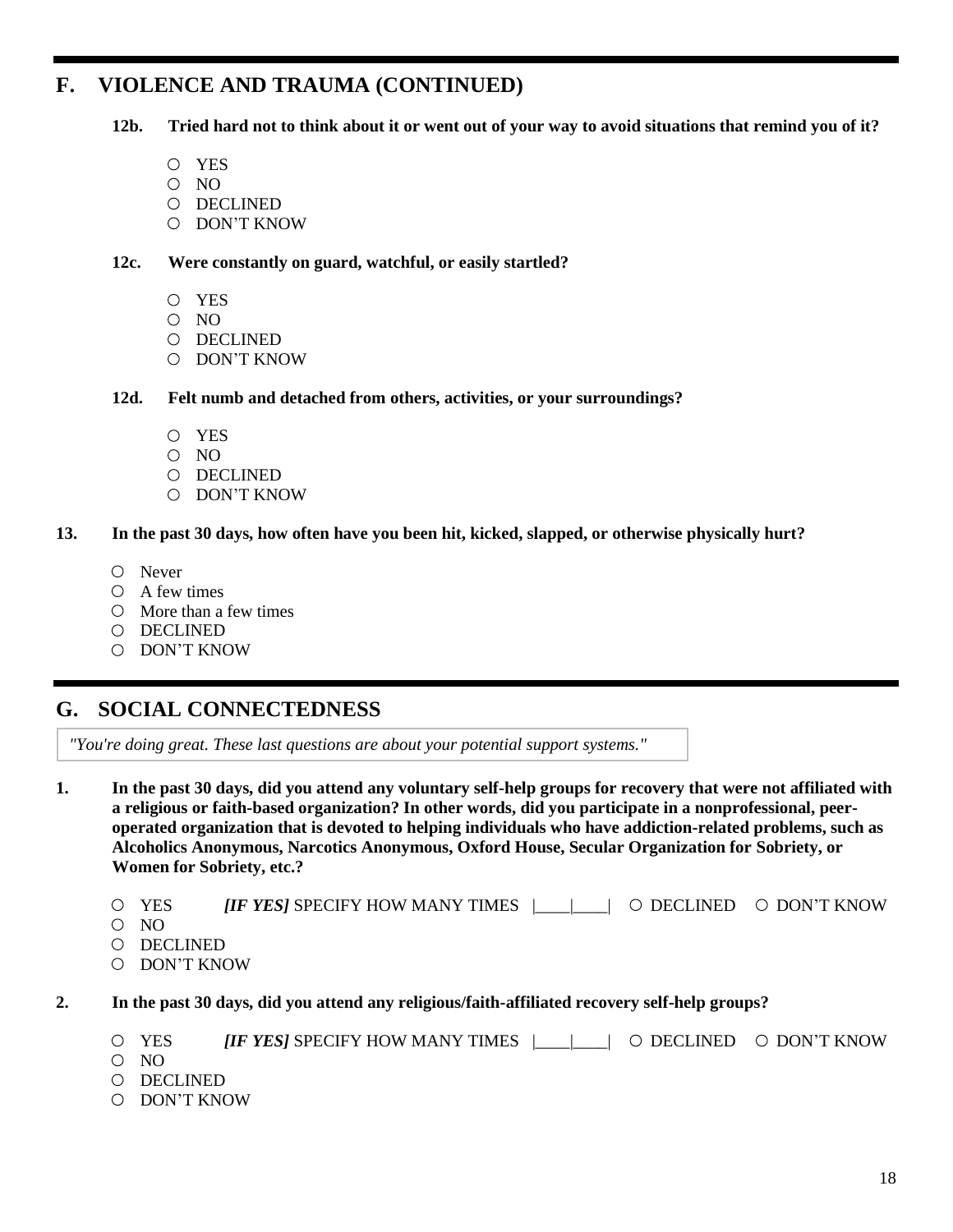### **G. SOCIAL CONNECTEDNESS (CONTINUED)**

- **3. In the past 30 days, did you attend meetings of organizations that support recovery other than the organizations described above?**
	- YES *[IF YES]* SPECIFY HOW MANY TIMES |\_\_\_\_|\_\_\_\_| DECLINED DON'T KNOW
	- O NO
	- O DECLINED
	- DON'T KNOW
- **4. In the past 30 days, did you have interaction with family and/or friends that are supportive of your recovery?**
	- YES
	- O NO
	- O DECLINED
	- DON'T KNOW

#### **5. To whom do you turn when you are having trouble?** *[SELECT ONLY ONE.]*

- NO ONE
- O CLERGY MEMBER
- FAMILY MEMBER
- FRIENDS
- DECLINED
- DON'T KNOW
- $\circ$  OTHER (SPECIFY)

**6. How satisfied are you with your personal relationships?**

- Very dissatisfied
- Dissatisfied
- Neither satisfied nor dissatisfied
- Satisfied
- Very satisfied
- O DECLINED
- DON'T KNOW

#### **\*\*\*END OF CLIENT PORTION OF INTERVIEW\*\*\***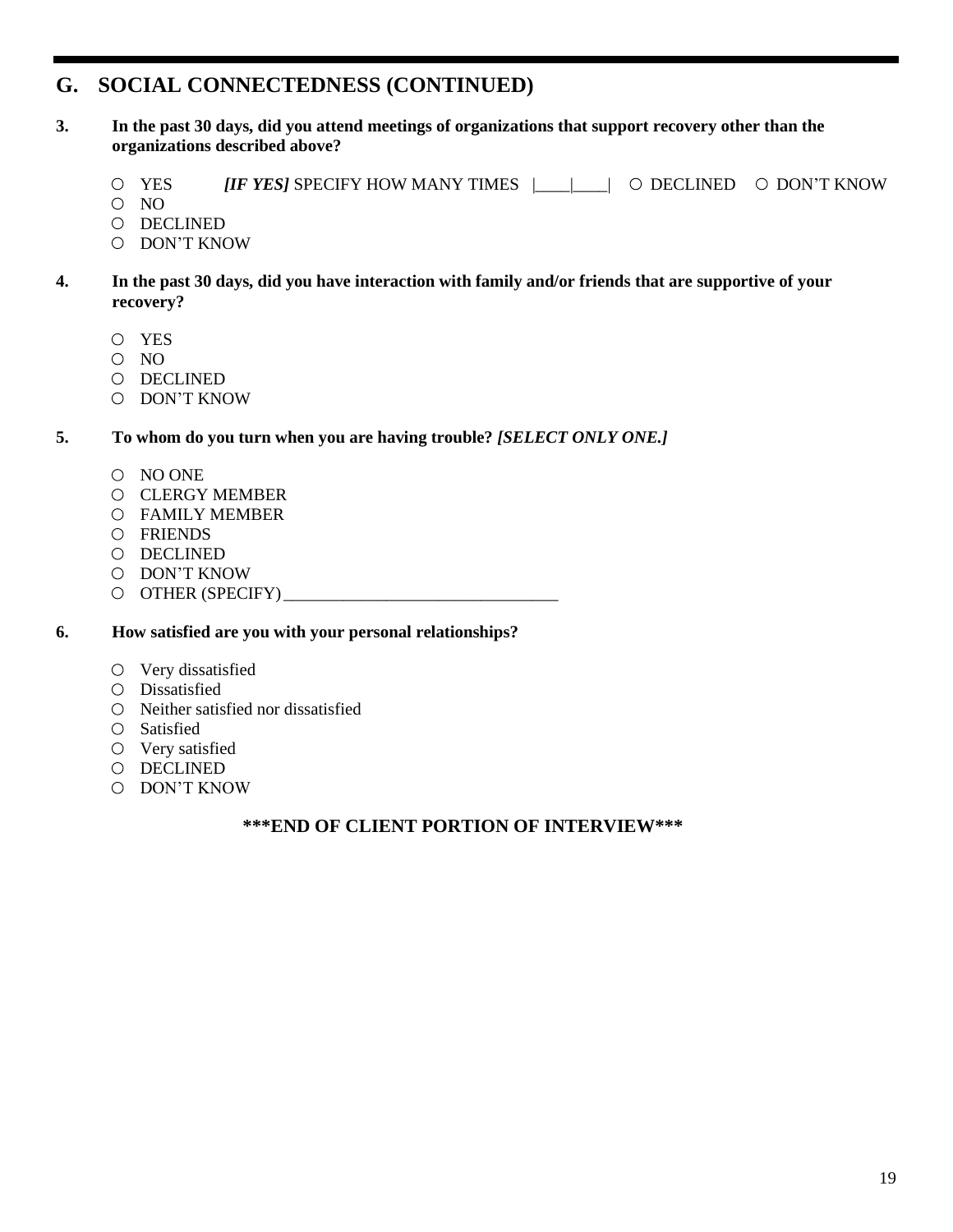### **A. BEHAVIORAL HEALTH DIAGNOSES**

*[REPORTED BY PROGRAM STAFF.]*

- **3. Was the client screened by your program for co-occurring mental health and substance use disorders?**
	- YES
	- NO *[SKIP 3a.]*
	- **3a.** *[IF YES]* **Did the client screen positive for co-occurring mental health and substance use disorders?**
		- YES
		- O NO

**Please indicate the client's current behavioral health diagnoses using the International Classification of Diseases, 10th revision, Clinical Modification (ICD-10-CM) codes listed below. Please note that some substance use disorder ICD-10-CM codes have been crosswalked to the** *Diagnostic and Statistical Manual of Mental Disorders, Fifth Edition* **(DSM-5), descriptors. Select up to three diagnoses. For each diagnosis selected, please indicate whether it is primary, secondary, or tertiary, if known. Only one diagnosis can be primary, only one can be secondary, and only one can be tertiary.**

| <b>Behavioral Health Diagnoses</b>                                           | For each diagnosis selected, please<br>indicate whether the diagnosis is<br>Diagnosed?<br>primary, secondary, or tertiary, if<br>known |                |            |                 |
|------------------------------------------------------------------------------|----------------------------------------------------------------------------------------------------------------------------------------|----------------|------------|-----------------|
|                                                                              | Select up to 3                                                                                                                         | <b>Primary</b> | Secondary  | <b>Tertiary</b> |
| <b>SUBSTANCE USE DISORDER DIAGNOSES</b>                                      |                                                                                                                                        |                |            |                 |
| <b>Alcohol-related disorders</b>                                             |                                                                                                                                        |                |            |                 |
| F10.10 – Alcohol use disorder, uncomplicated, mild                           | $\bigcirc$                                                                                                                             | O              | $\circ$    | $\bigcirc$      |
| $F10.11 - Alcohol$ use disorder, mild, in remission                          | $\bigcirc$                                                                                                                             | $\bigcirc$     | $\bigcirc$ | $\bigcirc$      |
| F10.20 - Alcohol use disorder, uncomplicated,<br>moderate/severe             | $\bigcirc$                                                                                                                             | ∩              | ◯          | ◯               |
| F10.21 - Alcohol use disorder, moderate/severe, in<br>remission              | $\bigcirc$                                                                                                                             | $\bigcirc$     | $\bigcirc$ | ◯               |
| F10.9 - Alcohol use, unspecified                                             | $\bigcirc$                                                                                                                             | $\bigcirc$     | $\bigcirc$ | $\bigcirc$      |
| <b>Opioid-related disorders</b>                                              |                                                                                                                                        |                |            |                 |
| F11.10 – Opioid use disorder, uncomplicated, mild                            | $\bigcirc$                                                                                                                             | $\bigcirc$     | $\bigcirc$ | $\bigcirc$      |
| F11.11 - Opioid use disorder, mild, in remission                             | $\bigcirc$                                                                                                                             | $\bigcirc$     | $\bigcirc$ | $\bigcirc$      |
| $\overline{F11}.20$ – Opioid use disorder, uncomplicated,<br>moderate/severe | $\bigcirc$                                                                                                                             | ∩              | $\bigcirc$ | ◯               |
| F11.21 - Opioid use disorder, moderate/severe, in<br>remission               | $\bigcirc$                                                                                                                             | ◯              | ◯          | ( )             |
| F11.9 - Opioid use, unspecified                                              | $\bigcirc$                                                                                                                             | $\bigcirc$     | $\bigcirc$ | $\bigcirc$      |
| <b>Cannabis-related disorders</b>                                            |                                                                                                                                        |                |            |                 |
| F12.10 - Cannabis use disorder, uncomplicated, mild                          | $\bigcirc$                                                                                                                             | $\bigcirc$     | O          | O               |
| $F12.11$ – Cannabis use disorder, mild, in remission                         | $\overline{\bigcirc}$                                                                                                                  | $\bigcirc$     | $\bigcirc$ | $\bigcirc$      |
| F12.20 - Cannabis use disorder, uncomplicated,<br>moderate/severe            | $\bigcirc$                                                                                                                             | $\bigcirc$     | $\bigcirc$ | ◯               |
| F12.21 - Cannabis use disorder, moderate/severe, in<br>remission             | $\bigcirc$                                                                                                                             | ∩              | Ω          | ∩               |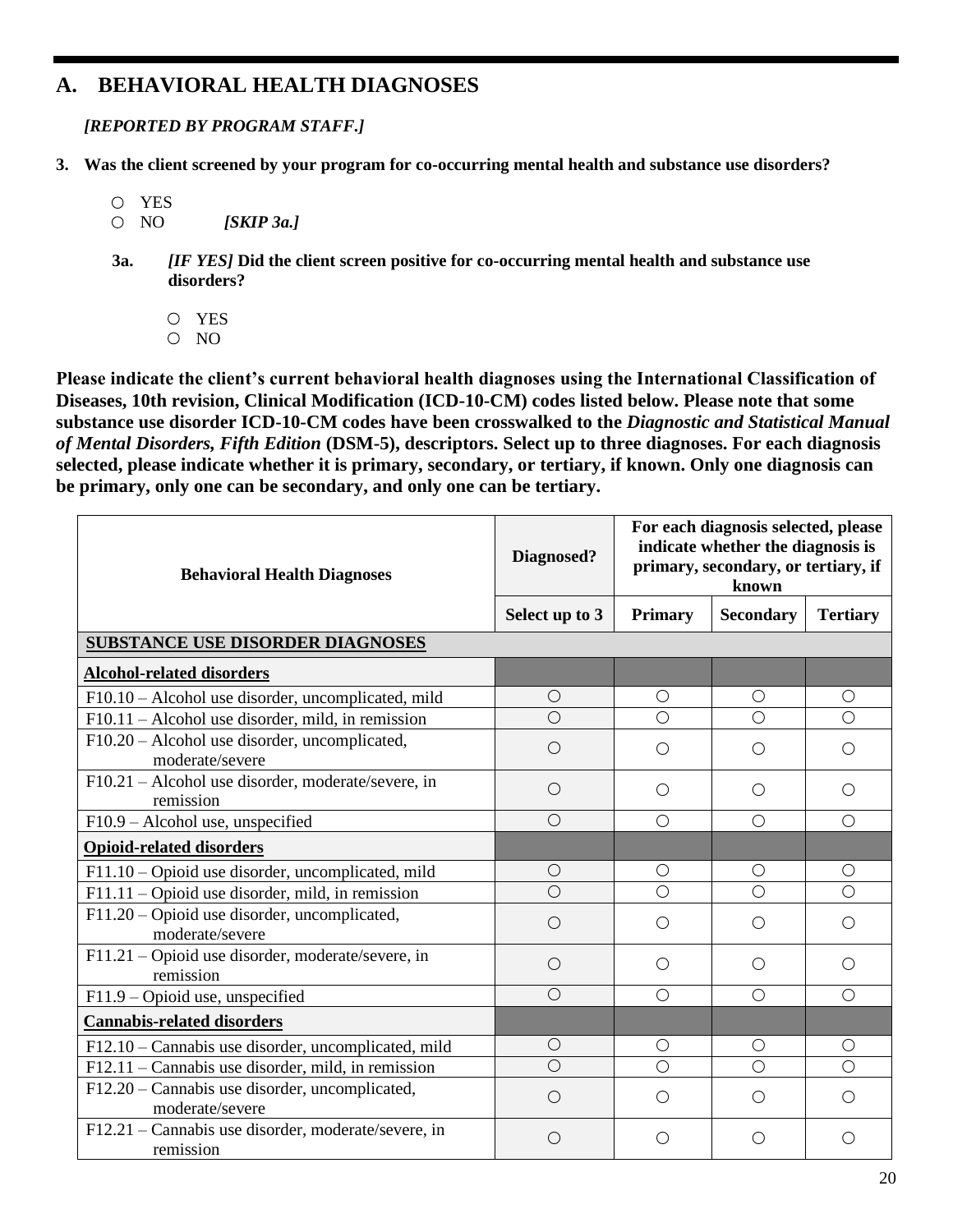| <b>Behavioral Health Diagnoses</b>                                                         | Diagnosed?     | For each diagnosis selected, please<br>indicate whether the diagnosis is<br>primary, secondary, or tertiary, if<br>known |                  |                 |
|--------------------------------------------------------------------------------------------|----------------|--------------------------------------------------------------------------------------------------------------------------|------------------|-----------------|
|                                                                                            | Select up to 3 | <b>Primary</b>                                                                                                           | <b>Secondary</b> | <b>Tertiary</b> |
| F12.9 - Cannabis use, unspecified                                                          | $\bigcirc$     | $\bigcirc$                                                                                                               | $\bigcirc$       | $\bigcirc$      |
| Sedative-, hypnotic-, or anxiolytic-related disorders                                      | ٠              | п                                                                                                                        |                  | $\blacksquare$  |
| F13.10 – Sedative, hypnotic, or anxiolytic use disorder,<br>uncomplicated, mild            | $\bigcirc$     | $\bigcirc$                                                                                                               | $\bigcirc$       | O               |
| F13.11 - Sedative, hypnotic, or anxiolytic use disorder,<br>mild, in remission             | $\bigcirc$     | $\bigcirc$                                                                                                               | $\bigcirc$       | $\bigcirc$      |
| F13.20 – Sedative, hypnotic, or anxiolytic use disorder,<br>uncomplicated, moderate/severe | $\bigcirc$     | $\bigcirc$                                                                                                               | O                | O               |
| F13.21 – Sedative, hypnotic, or anxiolytic use disorder,<br>moderate/severe, in remission  | $\bigcirc$     | O                                                                                                                        | $\bigcirc$       | O               |
| F13.9 – Sedative, hypnotic, or anxiolytic use, unspecified                                 | $\bigcirc$     | $\bigcirc$                                                                                                               | $\bigcirc$       | $\bigcirc$      |
| <b>Cocaine-related disorders</b>                                                           | п              | п                                                                                                                        | п                | п               |
| F14.10 – Cocaine use disorder, uncomplicated, mild                                         | $\bigcirc$     | $\bigcirc$                                                                                                               | О                | $\bigcirc$      |
| $F14.11$ – Cocaine use disorder, mild, in remission                                        | $\bigcirc$     | $\bigcirc$                                                                                                               | $\bigcirc$       | $\circ$         |
| F14.20 - Cocaine use disorder, uncomplicated,<br>moderate/severe                           | $\bigcirc$     | $\bigcirc$                                                                                                               | О                | $\bigcirc$      |
| F14.21 - Cocaine use disorder, moderate/severe, in<br>remission                            | $\bigcirc$     | $\bigcirc$                                                                                                               | $\bigcirc$       | $\bigcirc$      |
| F14.9 – Cocaine use, unspecified                                                           | $\bigcirc$     | $\bigcirc$                                                                                                               | $\bigcirc$       | $\bigcirc$      |
| Other stimulant-related disorders                                                          | ٠              | ×,                                                                                                                       |                  | ٠               |
| F15.10 – Other stimulant use disorder, uncomplicated,<br>mild                              | $\bigcirc$     | O                                                                                                                        | $\bigcirc$       | O               |
| $F15.11 - Other stimulant$ use disorder, mild, in remission                                | $\bigcirc$     | $\bigcirc$                                                                                                               | $\bigcirc$       | $\bigcirc$      |
| F15.20 - Other stimulant use disorder, uncomplicated,<br>moderate/severe                   | $\bigcirc$     | $\bigcirc$                                                                                                               | $\bigcirc$       | O               |
| F15.21 – Other stimulant use disorder, moderate/severe,<br>in remission                    | $\bigcirc$     | O                                                                                                                        | О                | Ο               |
| F15.9 – Other stimulant use, unspecified                                                   | $\bigcirc$     | $\bigcirc$                                                                                                               | $\bigcirc$       | $\bigcirc$      |
| <b>Hallucinogen-related disorders</b>                                                      | ٠              | п                                                                                                                        | ×,               | п               |
| F16.10 - Hallucinogen use disorder, uncomplicated, mild                                    | $\bigcirc$     | O                                                                                                                        | О                | O               |
| F16.11 - Hallucinogen use disorder, mild, in remission                                     | $\bigcirc$     | $\bigcirc$                                                                                                               | $\bigcirc$       | $\bigcirc$      |
| F16.20 - Hallucinogen use disorder, uncomplicated,<br>moderate/severe                      | $\bigcirc$     | $\bigcirc$                                                                                                               | $\bigcirc$       | $\bigcirc$      |
| F16.21 - Hallucinogen use disorder moderate/severe, in<br>remission                        | $\bigcirc$     | $\bigcirc$                                                                                                               | $\bigcirc$       | $\bigcirc$      |
| F16.9 - Hallucinogen use, unspecified                                                      | $\bigcirc$     | $\bigcirc$                                                                                                               | $\bigcirc$       | $\bigcirc$      |
| <b>Inhalant-related disorders</b>                                                          | п              | ×.                                                                                                                       | ٠                | $\blacksquare$  |
| F18.10 - Inhalant use disorder, uncomplicated, mild                                        | $\bigcirc$     | О                                                                                                                        | О                | $\bigcirc$      |
| F18.11 – Inhalant use disorder, mild, in remission                                         | $\bigcirc$     | $\bigcirc$                                                                                                               | $\bigcirc$       | $\bigcirc$      |
| F18.20 - Inhalant use disorder, uncomplicated,<br>moderate/severe                          | $\bigcirc$     | $\bigcirc$                                                                                                               | $\bigcirc$       | $\bigcirc$      |
| F18.21 - Inhalant use disorder, moderate/severe, in<br>remission                           | $\bigcirc$     | $\bigcirc$                                                                                                               | $\bigcirc$       | $\bigcirc$      |
| F18.9 - Inhalant use, unspecified                                                          | $\bigcirc$     | $\bigcirc$                                                                                                               | $\bigcirc$       | $\bigcirc$      |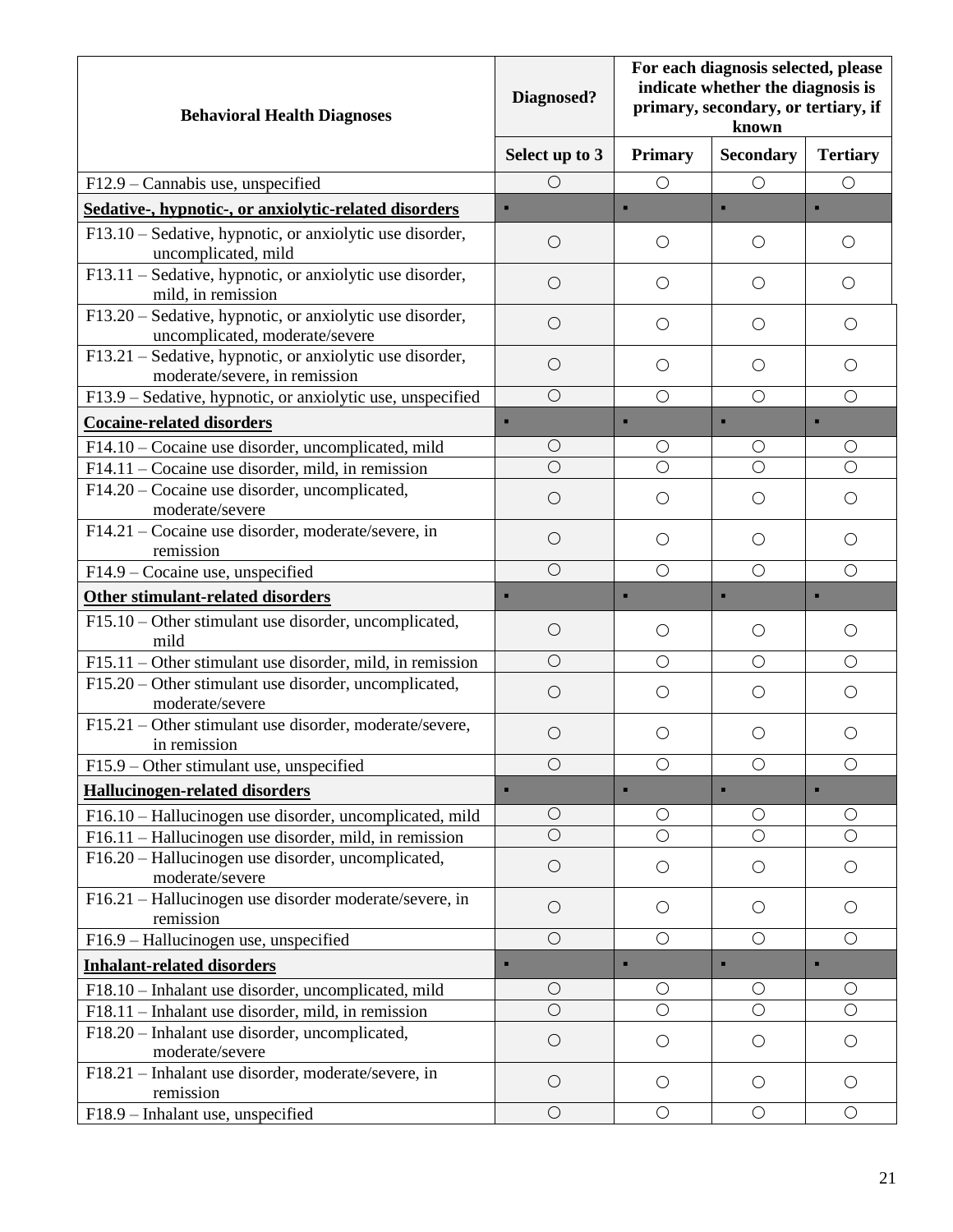# **A. BEHAVIORAL HEALTH DIAGNOSES (CONTINUED)**

| <b>Behavioral Health Diagnoses</b>                                                      | Diagnosed?     | For each diagnosis selected, please<br>indicate whether diagnosis is primary,<br>secondary, or tertiary, if known |                  |                 |
|-----------------------------------------------------------------------------------------|----------------|-------------------------------------------------------------------------------------------------------------------|------------------|-----------------|
|                                                                                         | Select up to 3 | <b>Primary</b>                                                                                                    | <b>Secondary</b> | <b>Tertiary</b> |
| Other psychoactive substance-related disorders                                          |                |                                                                                                                   |                  |                 |
| $F19.10$ – Other psychoactive substance use disorder,                                   | $\bigcirc$     | O                                                                                                                 | $\bigcirc$       | O               |
| uncomplicated, mild                                                                     |                |                                                                                                                   |                  |                 |
| F19.11 – Other psychoactive substance use disorder, in<br>remission                     | $\bigcirc$     | $\bigcirc$                                                                                                        | $\bigcirc$       | $\bigcirc$      |
| $F19.20$ – Other psychoactive substance use disorder,<br>uncomplicated, moderate/severe | $\bigcirc$     | $\bigcirc$                                                                                                        | $\bigcirc$       | $\bigcirc$      |
| F19.21 - Other psychoactive substance use disorder,<br>moderate/severe, in remission    | $\bigcirc$     | $\circlearrowright$                                                                                               | O                | О               |
| F19.9 – Other psychoactive substance use, unspecified                                   | $\bigcirc$     | $\bigcirc$                                                                                                        | $\bigcirc$       | $\bigcirc$      |
| <b>Nicotine dependence</b>                                                              | п              |                                                                                                                   | ٠                |                 |
| F17.20 - Tobacco use disorder, mild/moderate/severe                                     | $\bigcirc$     | $\bigcirc$                                                                                                        | $\bigcirc$       | $\bigcirc$      |
| F17.21 - Tobacco use disorder, mild/moderate/severe,                                    | $\bigcirc$     | $\bigcirc$                                                                                                        | $\bigcirc$       | $\bigcirc$      |
| in remission<br><b>MENTAL HEALTH DIAGNOSES</b>                                          |                |                                                                                                                   |                  |                 |
| $F20 - Schizophrenia$                                                                   | $\bigcirc$     | $\bigcirc$                                                                                                        | $\bigcirc$       | $\bigcirc$      |
| F21 - Schizotypal disorder                                                              | $\bigcirc$     | $\bigcirc$                                                                                                        | $\bigcirc$       | $\bigcirc$      |
| F22 - Delusional disorder                                                               | $\bigcirc$     | $\bigcirc$                                                                                                        | $\bigcirc$       | $\bigcirc$      |
| F23 - Brief psychotic disorder                                                          | $\bigcirc$     | $\bigcirc$                                                                                                        | $\bigcirc$       | $\bigcirc$      |
| F24 – Shared psychotic disorder                                                         | $\overline{O}$ | $\bigcirc$                                                                                                        | $\bigcirc$       | $\bigcirc$      |
| F25 - Schizoaffective disorders                                                         | $\circ$        | $\circ$                                                                                                           | $\bigcirc$       | $\bigcirc$      |
| F28 – Other psychotic disorder not due to a substance or                                | $\bigcirc$     | $\bigcirc$                                                                                                        | $\bigcirc$       | $\bigcirc$      |
| known physiological condition<br>F29 – Unspecified psychosis not due to a substance or  |                |                                                                                                                   |                  |                 |
| known physiological condition                                                           | $\bigcirc$     | $\bigcirc$                                                                                                        | $\bigcirc$       | $\bigcirc$      |
| F30 - Manic episode                                                                     | $\bigcirc$     | $\bigcirc$                                                                                                        | O                | О               |
| F31 - Bipolar disorder                                                                  | $\bigcirc$     | $\bigcirc$                                                                                                        | $\bigcirc$       | $\bigcirc$      |
| F32 – Major depressive disorder, single episode                                         | $\circ$        | $\bigcirc$                                                                                                        | $\circ$          | $\bigcirc$      |
| F33 – Major depressive disorder, recurrent                                              | $\bigcirc$     | $\bigcirc$                                                                                                        | $\bigcirc$       | $\bigcirc$      |
| F34 – Persistent mood [affective] disorders                                             | $\bigcirc$     | $\bigcirc$                                                                                                        | $\bigcirc$       | $\bigcirc$      |
| F39 – Unspecified mood [affective] disorder                                             | $\bigcirc$     | $\bigcirc$                                                                                                        | $\bigcirc$       | $\bigcirc$      |
| F40–F48 – Anxiety, dissociative, stress-related,                                        |                |                                                                                                                   |                  |                 |
| somatoform, and other nonpsychotic mental                                               | $\bigcirc$     | $\bigcirc$                                                                                                        | $\bigcirc$       | O               |
| disorders                                                                               |                |                                                                                                                   |                  |                 |
| $F50 -$ Eating disorders                                                                | $\bigcirc$     | $\bigcirc$                                                                                                        | $\bigcirc$       | $\bigcirc$      |
| F51 – Sleep disorders not due to a substance or known<br>physiological condition        | $\bigcirc$     | $\bigcirc$                                                                                                        | $\bigcirc$       | О               |
| F60.2 - Antisocial personality disorder                                                 | $\bigcirc$     | $\bigcirc$                                                                                                        | $\bigcirc$       | $\bigcirc$      |
| $F60.3$ – Borderline personality disorder                                               | $\bigcirc$     | $\bigcirc$                                                                                                        | $\bigcirc$       | $\bigcirc$      |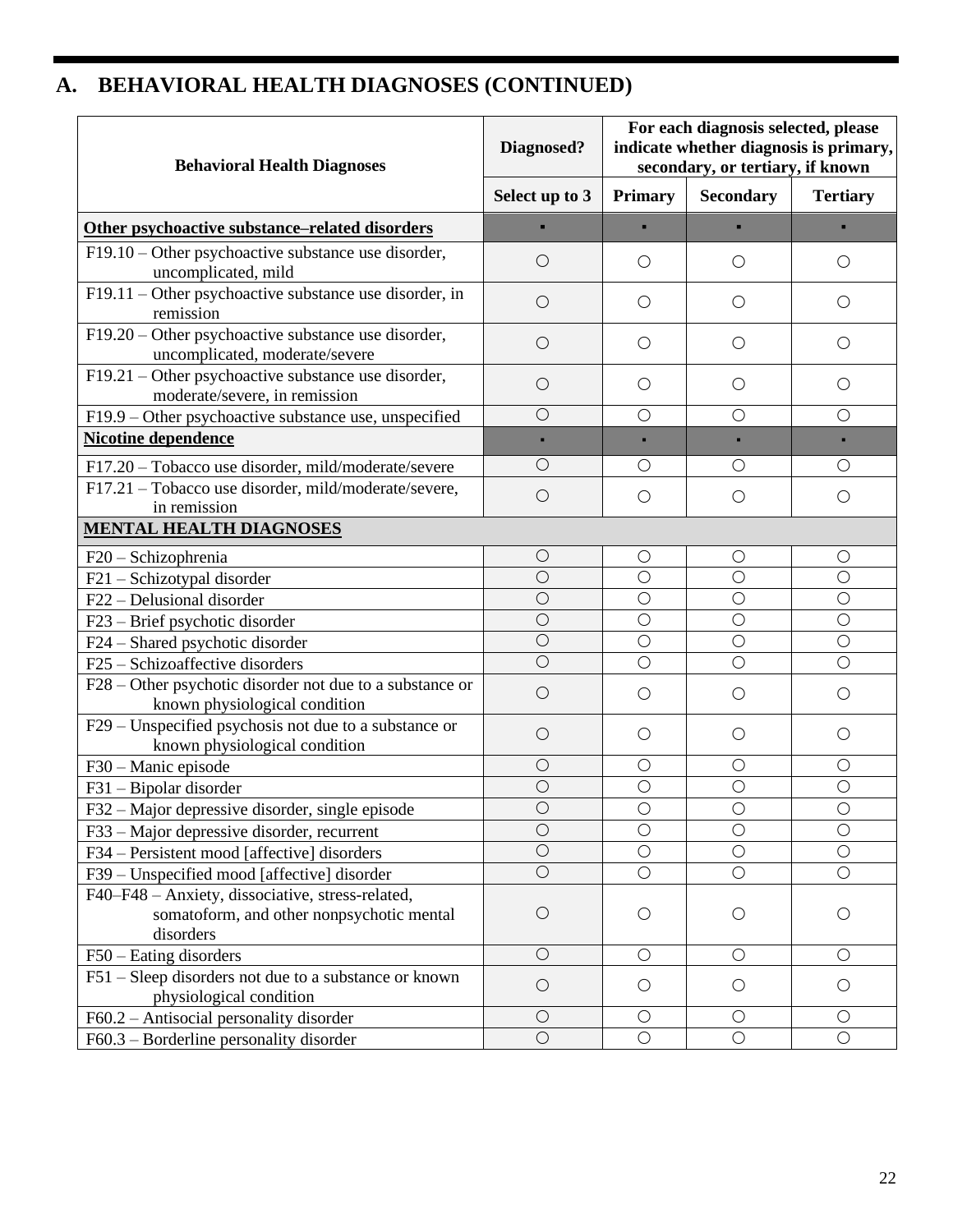# **A. BEHAVIORAL HEALTH DIAGNOSES (CONTINUED)**

| <b>Behavioral Health Diagnoses</b>                                                                             | Diagnosed?       | For each diagnosis selected, please<br>indicate whether diagnosis is primary,<br>secondary, or tertiary, if known |                  |                 |
|----------------------------------------------------------------------------------------------------------------|------------------|-------------------------------------------------------------------------------------------------------------------|------------------|-----------------|
|                                                                                                                | Select up to 3   | <b>Primary</b>                                                                                                    | <b>Secondary</b> | <b>Tertiary</b> |
| F60.0, F60.1, F60.4–F69 – Other personality disorders                                                          | $\left( \right)$ |                                                                                                                   |                  |                 |
| $F70-F79$ – Intellectual disabilities                                                                          | $\bigcirc$       |                                                                                                                   | ∩                | ∩               |
| F80–F89 – Pervasive and specific developmental<br>disorders                                                    | $\bigcirc$       |                                                                                                                   | O                |                 |
| F90 - Attention-deficit hyperactivity disorders                                                                | $\bigcirc$       | ∩                                                                                                                 | ∩                | ()              |
| F91 – Conduct disorders                                                                                        | ∩                |                                                                                                                   | ∩                |                 |
| F93 – Emotional disorders with onset specific to<br>childhood                                                  | $\bigcirc$       |                                                                                                                   | ◯                |                 |
| F94 – Disorders of social functioning with onset specific<br>to childhood or adolescence                       | ∩                |                                                                                                                   | ◯                |                 |
| $F95 - Tic disorder$                                                                                           | ∩                | ( )                                                                                                               | ∩                | ()              |
| F98 – Other behavioral and emotional disorders with<br>onset usually occurring in childhood and<br>adolescence |                  |                                                                                                                   |                  |                 |
| F99 – Unspecified mental disorder                                                                              | $\bigcirc$       | ◯                                                                                                                 | ∩                | ∩               |

Don't know

 $\circ$  None of the above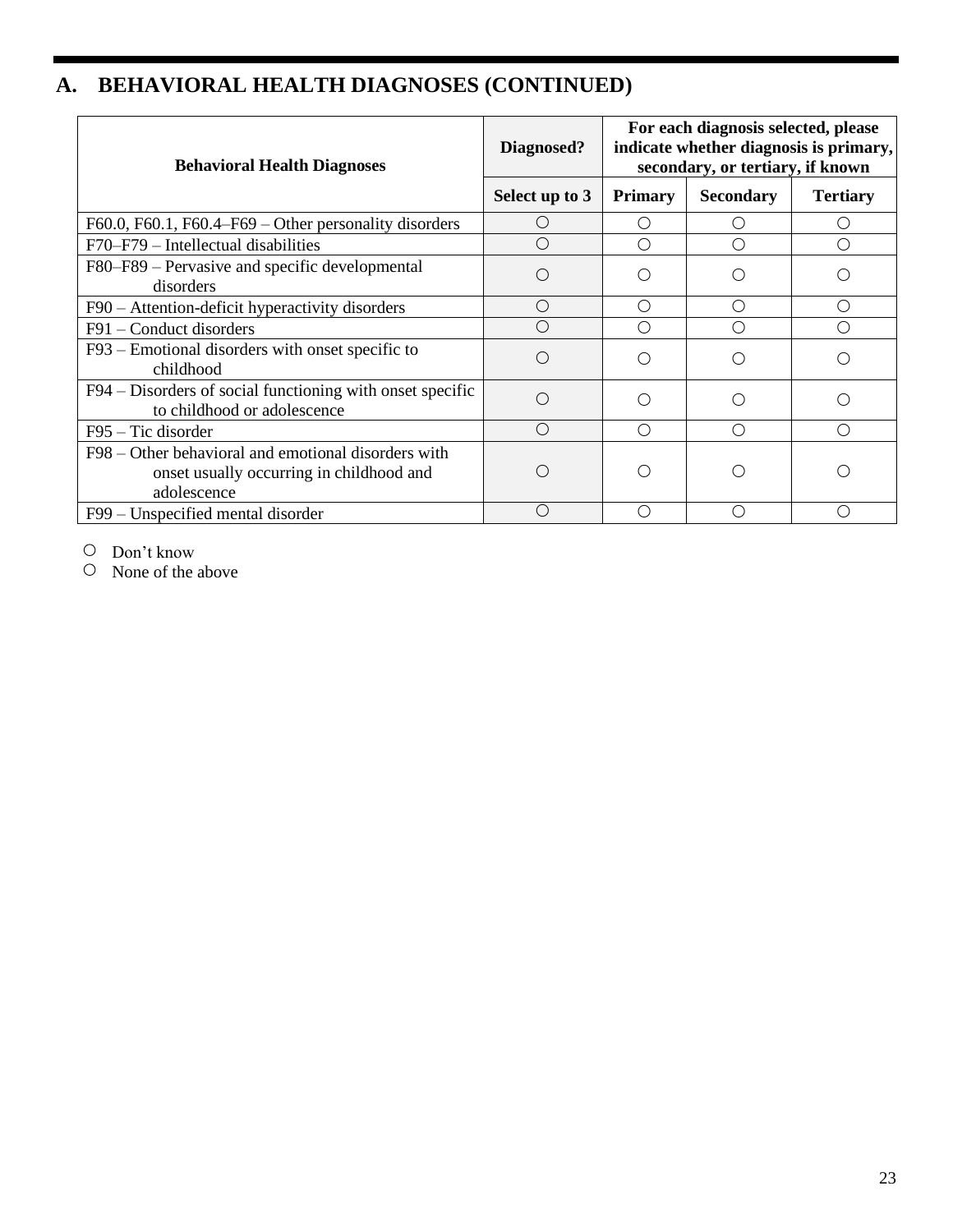### **A. BEHAVIORAL HEALTH DIAGNOSES (CONTINUED)**

- **1. In the past 30 days, was this client diagnosed with an opioid use disorder?**
	- $\bigcirc$ Yes
	- $\circ$  No
	- Don't know
	- **a. In the past 30 days, which U.S. Food and Drug Administration (FDA)-approved medication did the client receive for the treatment of this opioid use disorder?** *[CHECK ALL THAT APPLY.]*
	- Methadone *IF RECEIVED* Specify how many days received  $\vert \vert$
	-
	-
	- Extended-release naltrexone *[IF RECEIVED]* Specify how many days received |\_\_\_|\_\_\_|
	- O Buprenorphine *[IF RECEIVED]* Specify how many days received

O Naltrexone *[IF RECEIVED]* Specify how many days received

- Client was diagnosed with an opioid use disorder, but did not receive an FDA-approved medication for an opioid use disorder
- $\circ$  Client was not diagnosed with an opioid use disorder and did not receive an FDA-approved medication for an opioid use disorder
- Don't know

#### **2. In the past 30 days, was this client diagnosed with an alcohol use disorder?**

- $\bigcirc$ Yes
- $O$  No
- $\circ$  Don't know

#### **a. In the past 30 days, which FDA-approved medication did the client receive for the treatment of this alcohol use disorder?** *[CHECK ALL THAT APPLY.]*

| $\circ$ Naltrexone                  | <b><i>IIF RECEIVED]</i></b> Specify how many days received $\ $                                                   |  |
|-------------------------------------|-------------------------------------------------------------------------------------------------------------------|--|
| $\circ$ Extended-release naltrexone | <b><i>[IF RECEIVED]</i></b> Specify how many days received $\ $                                                   |  |
| $\circ$ Disulfiram                  | <b><i>[IF RECEIVED]</i></b> Specify how many days received $\  \_$                                                |  |
| $\circ$ Acamprosate                 | [IF RECEIVED] Specify how many days received $\lfloor \_\_\_\_\_\_\_\_\_\_\_\_\_\_\_\_\_\_\_\_\_\_\_\_\_\_\_\_\_$ |  |
|                                     |                                                                                                                   |  |

- $\circ$  Client was diagnosed with an alcohol use disorder, but did not receive an FDA-approved medication for an alcohol use disorder
- Client was not diagnosed with an alcohol use disorder and did not receive an FDA-approved medication for an alcohol use disorder
- Don't know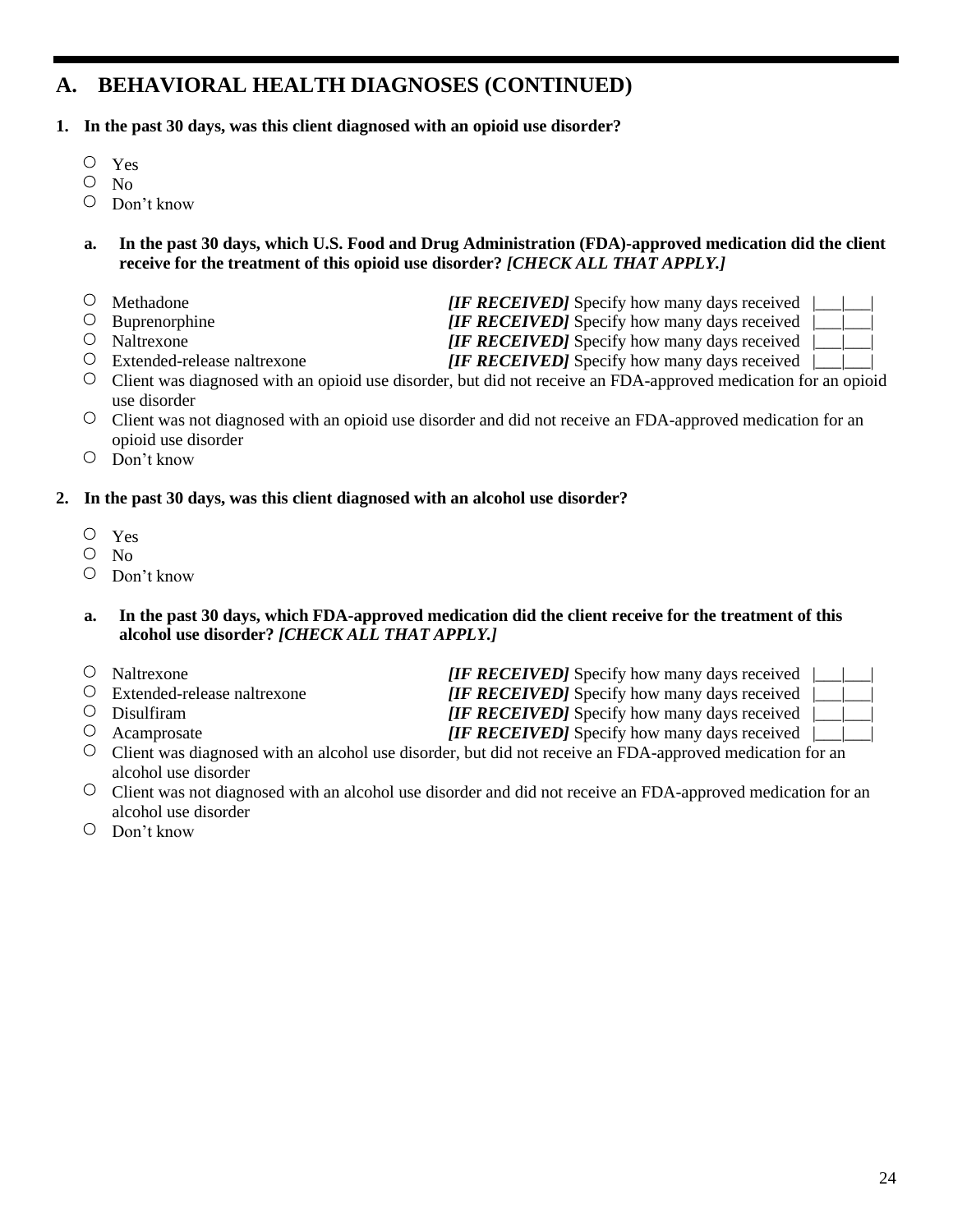### **A. PLANNED SERVICES**

*[REPORTED BY PROGRAM STAFF ABOUT CLIENT ONLY AT INTAKE/BASELINE.]*

**Identify the services you plan to provide to the client during the client's course of treatment/recovery.** *[SELECT "YES" OR "NO" FOR EACH ONE.]*

|                  | <b>Modality</b>                                      | Yes<br>No                                                   |
|------------------|------------------------------------------------------|-------------------------------------------------------------|
|                  | [SELECT AT LEAST ONE MODALITY.]                      |                                                             |
| 1.               | Case Management                                      | 0000000<br>0000000                                          |
| 2.               | Day Treatment                                        |                                                             |
| 3.               | Inpatient/Hospital (Other Than Detox)                |                                                             |
| 4.               | Outpatient                                           |                                                             |
| 5.               | Outreach                                             |                                                             |
| 6.               | <b>Intensive Outpatient</b>                          |                                                             |
| 7.               | Methadone                                            |                                                             |
| 8.               | Residential/Rehabilitation                           |                                                             |
| 9.               | Detoxification (Select Only One)                     |                                                             |
|                  | Hospital Inpatient<br>А.                             |                                                             |
|                  | Free-Standing Residential<br>В.                      |                                                             |
|                  | C.<br><b>Ambulatory Detoxification</b>               |                                                             |
| 10.              | After Care                                           | 000000<br>000000                                            |
|                  | 11. Recovery Support                                 |                                                             |
| 12.              |                                                      |                                                             |
|                  | [SELECT AT LEAST ONE SERVICE.]                       |                                                             |
|                  | <b>Treatment Services</b>                            | N <sub>0</sub><br>Yes                                       |
| 1.               | Screening                                            | 00000000<br>00000000                                        |
| 2.               | <b>Brief Intervention</b>                            |                                                             |
| 3.               | <b>Brief Treatment</b>                               |                                                             |
| $\overline{4}$ . | <b>Referral to Treatment</b>                         |                                                             |
| 5.               | Assessment                                           |                                                             |
| 6.               | Treatment/Recovery Planning                          |                                                             |
| 7.               | <b>Individual Counseling</b>                         |                                                             |
| 8.               | <b>Group Counseling</b>                              |                                                             |
| 9.               | Family/Marriage Counseling                           |                                                             |
| 10.              | Co-Occurring Treatment/                              |                                                             |
|                  | <b>Recovery Services</b>                             | $\circ$                                                     |
| 11.              |                                                      |                                                             |
|                  |                                                      |                                                             |
| 12.              | Pharmacological Interventions<br>HIV/AIDS Counseling | $\begin{matrix} 0 \\ 0 \\ 0 \end{matrix}$<br>$\overline{O}$ |
| 13.              | <b>Other Clinical Services</b>                       | $\circ$<br>$\overline{O}$                                   |